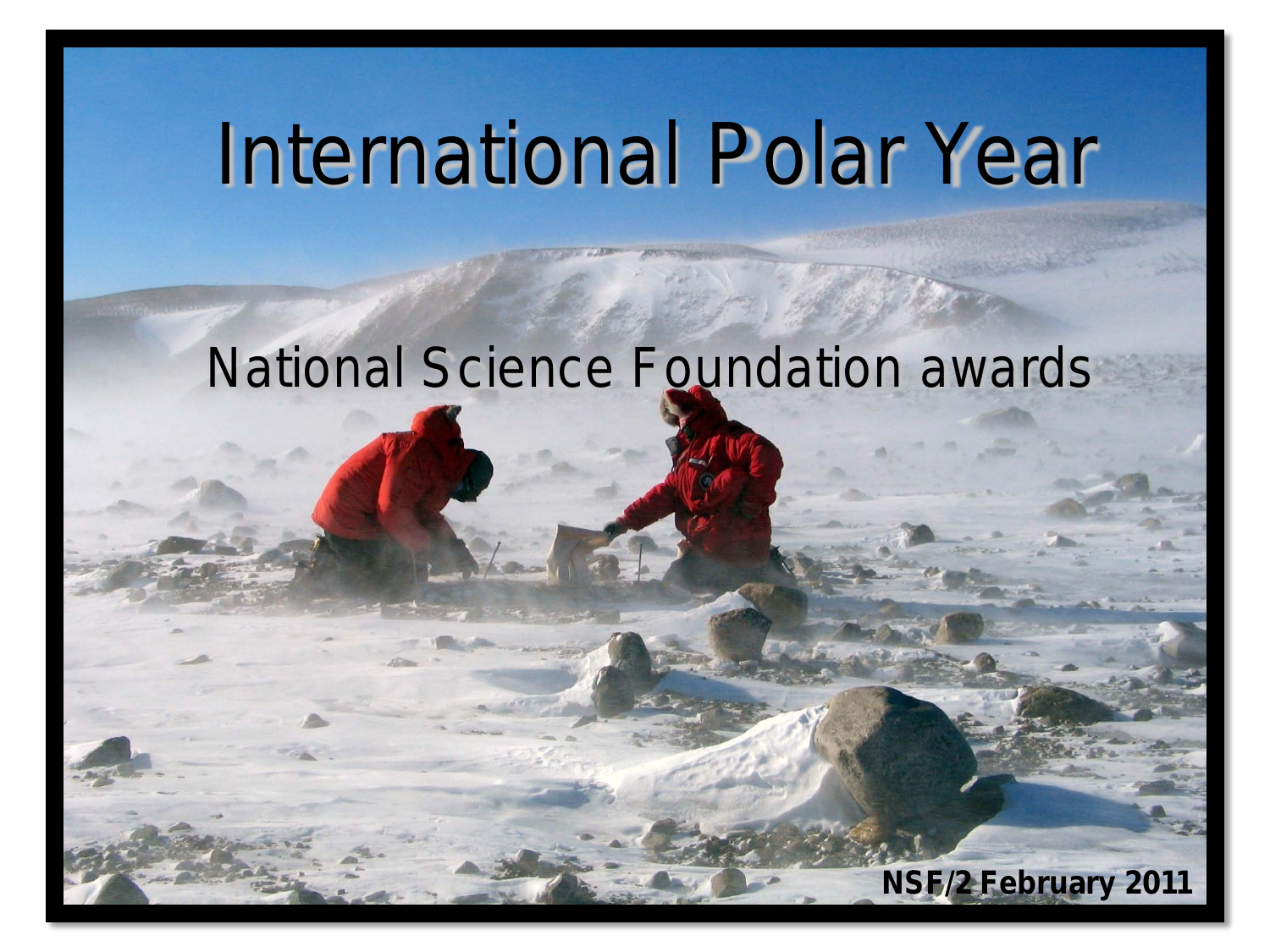# **National Science Foundation support of the International Polar Year**

The accompanying list of grants, cooperative agreements, and contracts tabulates the National Science Foundation's support of research, education, and operational support in the 2007-2009 International Polar Year (IPY).

The Foundation (or NSF, for short), an agency of the U.S. Government, does not itself perform research. Rather, it formulates basic research programs responsive to scientific and societal needs and obtains public funding for them as part of the President's annual budget request to Congress. Then it issues solicitations, evaluates proposals from universities and other institutions located throughout the United States, and awards funds to support the meritorious projects.

NSF issued two IPY solicitations. The first, in 2006, reflecting the National Research Council's *A Vision for the International Polar Year 2007-2008* (2005), identified IPY as an intense scientific campaign to explore frontiers, improve understanding of the poles in global processes, and educate the public. Projects were to be interdisciplinary and to leave a legacy of infrastructure and data. They also were expected to expand international cooperation, engage the public, and develop new scientists and engineers. The emphasized research was ice sheet history and dynamics, biotic adaptation to extreme cold and prolonged darkness, and an arctic observing network. The educational emphasis was on formal science education for teachers and students, and informal science education for the public.

NSF's second IPY solicitation, in 2007, extended goals to physical, geological, chemical, human, and biological drivers of environmental change, how these drivers relate to climate, and how they impact ecosystems and link to global processes. Proposals were invited for study of social, behavioral, and natural systems and of how humans and other organisms function. Education proposals were invited to invigorate science, technology, engineering, and mathematics education.

Both solicitations noted that other, existing NSF solicitations were suitable for IPY proposals for projects within the IPY scope.

For the 449 IPY projects on the list, awards went to 344 different investigators or project leaders at 170 institutions in the District of Columbia and 43 of the 50 states. The awards were made over four fiscal years, 2006-2009, with more than half the money going out during the 2007-2009 IPY field period. Many awards, though, were of several years' duration – to accommodate laboratory work and other follow-up after return from the field – so final funding increments for some of the later ones will not be sent until 2013. The NSF IPY awards are expected to sum to a little over \$349-million, of which Congress appropriated \$60 million specifically for IPY. The balance of funding came from NSF's annual appropriation in which IPY and program goals are congruent – for example, climate research or geophysics.

A broad spectrum of researchers and educators responded to NSF's IPY calls, and their proposals covered nearly the entire range of NSF's discipline-oriented programs.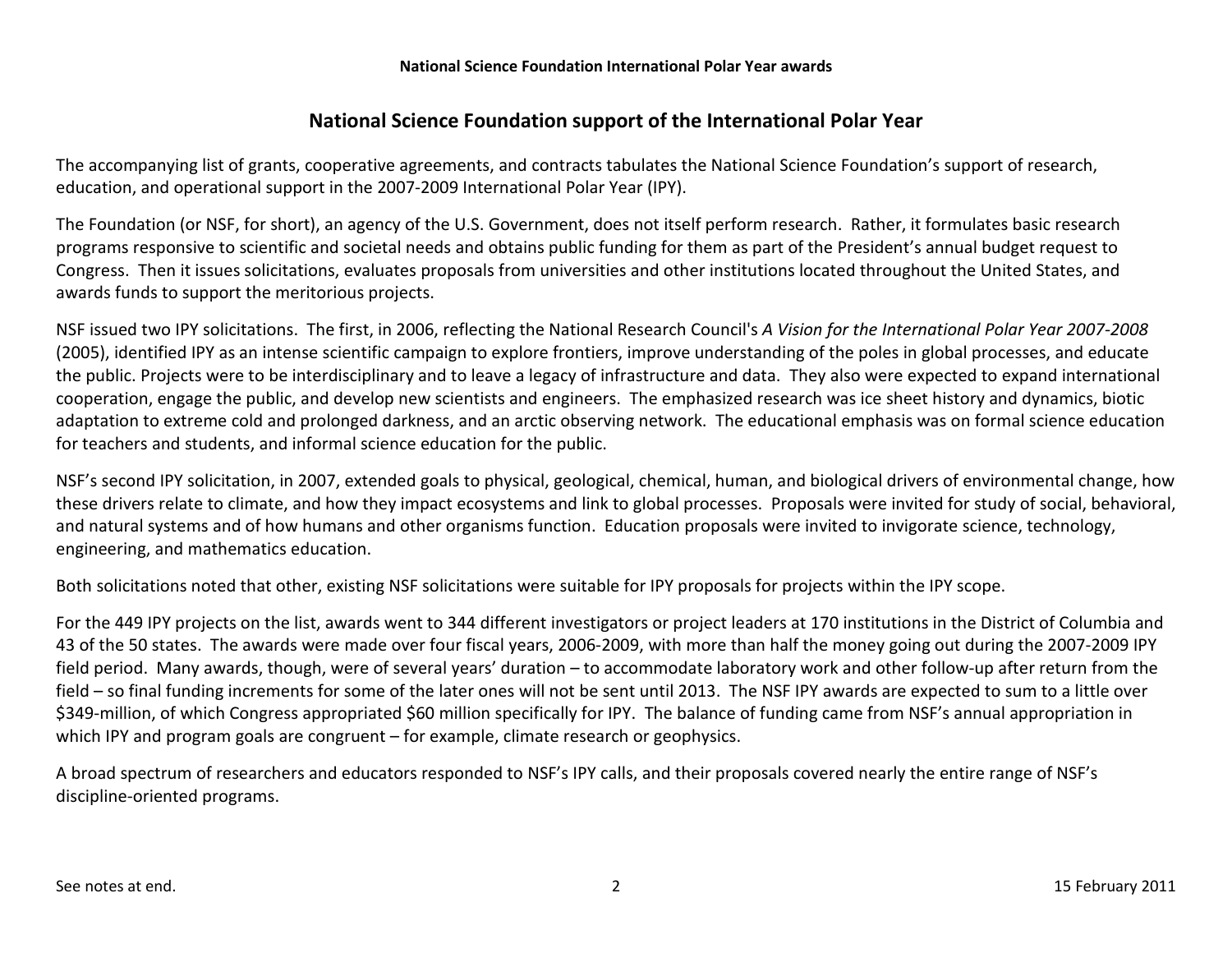<span id="page-2-2"></span><span id="page-2-1"></span><span id="page-2-0"></span>Whether a particular NSF proposal was labeled IPY, or not, initially was the judgment of the proposers, who described the IPY relevance in the project summaries. The 55 NSF program officers who administered the awards labeled most proposals judged to be IPY with any of eight funding codes the Foundation had set up as signifying IPY. For example, 5293 stands for "AON [Arctic Observing Network] implementation," an IPY topic. The community also was cognizant of the 55 Activity IDs whose "lead country" had been designated USA by the IPY international office in the UK. NSF did not cross-link individual awards to IPY Activity IDs.

International collaborations during the IPY were extensive and are likely to have risen to a much higher level than before the IPY began. The 2010 edition of the National Science Board's *[Science and Engineering Indicators](http://www.nsf.gov/statistics/seind10/start.htm)*,<sup>[1](#page-2-0)</sup> latest in a series of biennial compilations of statistical data, states, "International collaboration has become the norm." It documents a rise in international coauthorship of research articles from 8 percent in 1988 to 22 percent in 2007 – more recent information not being readily available. Polar research during that period was significantly more collaborative internationally, with 14 percent of the Arctic and Antarctic research literature having international coauthorship in 1988, rising to 41 percent in [2](#page-2-1)007.<sup>2</sup> NSF-funded IPY projects collaborated with investigators in 28 countries. Comments from U.S. investigators and others suggest that collaboration was higher than before IPY and that a number of projects whose scope demanded international collaboration would not have taken place at all without the enabling framework of IPY's international structure.

Through workshops, national and international meetings, scientific papers, educational materials, and headlines, IPY research results already are finding their way into the broader research and education communities – partly because of the pressing need for polar climate and ice data to inform global models. The <u>[IPY Publications Database](http://www.nisc.com/ipy)</u><sup>[3](#page-2-2)</sup> describes 2,900 research publications and provides links to PDF files of most.

NSF is one of several U.S. Federal agencies funding or performing IPY research. For more information about the International Polar Year, see:

<http://www.nsf.gov/od/opp/ipy/ipyinfo.jsp> (the NSF site) <http://ipy.gov/> (the U.S. site) <http://ipy.org/> (the international site)

> Office of Polar Programs National Science Foundation Arlington, Virginia 22230 USA

 $\overline{\phantom{0}}$ 

 $\frac{1}{2}$  http://www.nsf.gov/statistics/seind10/start.htm<br> $\frac{1}{2}$  "The structure and development of polar research (1981-2007): a publication-based approach," Dag W. Aksnes and Dag O. Hessen, Arctic, Antarctic, and Alpi

<sup>2, 155-163,</sup> May 2009.<br><sup>3</sup> <http://nisc.com/ipy>

Cover photo: John Goodge, University of Minnesota, and a colleague collect specimens in the Transantarctic Mountains. NSF/USAP photo by John Goodge.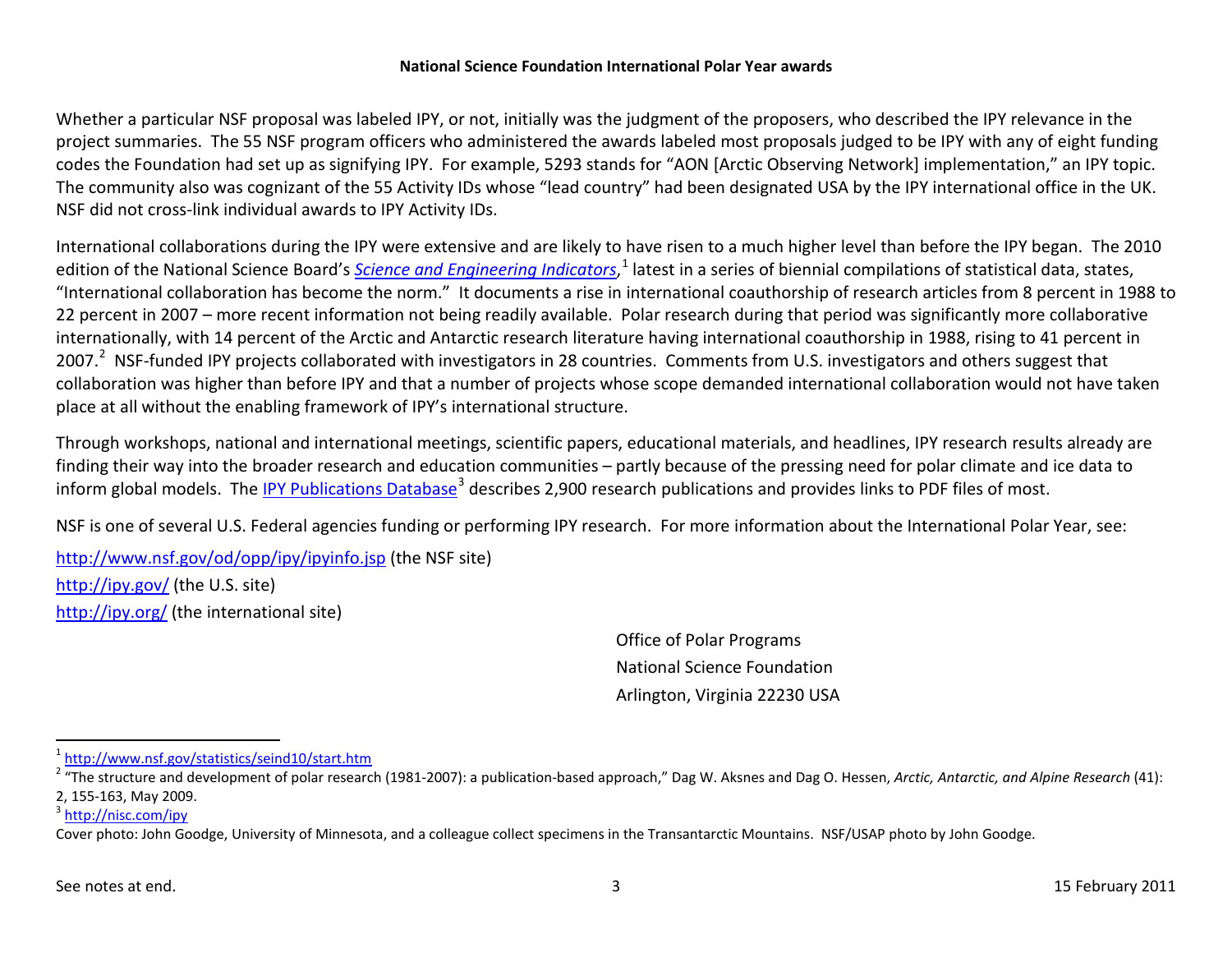# **Biosciences**

| Award   | Investigator      | Institution                              | IPY \$          | Title                                                                                                     |
|---------|-------------------|------------------------------------------|-----------------|-----------------------------------------------------------------------------------------------------------|
|         |                   |                                          |                 |                                                                                                           |
| 0732664 | Griffin, Kevin    | Columbia University                      | \$<br>389,689   | Autotrophic respiration in a changing Arctic climate:<br>mechanistic responses and ecosystem consequences |
| 0732755 | O'Brien, Diane    | University of Alaska Fairbanks<br>Campus | \$<br>428,750   | Extremes of hibernation physiology: patterns of expression,                                               |
| 0732763 | Buck, Charles     | University of Alaska Anchorage<br>Campus | \$<br>387,932   | regulation and limits                                                                                     |
| 0733078 | Whittall, Justen  | Santa Clara University                   | \$<br>358,493   |                                                                                                           |
| 0733092 | Carlson, Matthew  | University of Alaska Anchorage<br>Campus | \$<br>199,557   | Flower color evolution: integrating genomic research and<br>undergraduate education                       |
| 0733033 | Wayne, Robert     | University of California-Los Angeles     | \$<br>902,010   | Genomic-scale SNP genotyping of the Arctic wolf: ecology<br>and adaptation over space and time            |
| 0732758 | Chapin, F. Stuart | University of Alaska Fairbanks<br>Campus | \$<br>2,142,115 | Impact of high-latitude climate change on ecosystem<br>services and society                               |
| 0732956 | Kerkhof, Lee      | <b>Rutgers University New Brunswick</b>  | \$<br>538,647   |                                                                                                           |
| 0732966 | Panikov, Nicolai  | Dartmouth College                        | \$<br>469,752   | Microbial subzero activity and its impact on biogeochemical<br>processes in frozen tundra and permafrost  |
| 0733053 | Zhang, Tingjun    | University of Colorado at Boulder        | \$<br>155,863   |                                                                                                           |
| 0701911 | Olson, Matthew    | University of Alaska Fairbanks<br>Campus | \$<br>,687,757  | Population genomics of cold adaptation in poplar                                                          |
|         |                   |                                          | 7,660,565       |                                                                                                           |

#### Education and human resources

| 0632397 | Duffy, Lawrence   | University of Alaska Fairbanks<br>Campus | 72,354    | Adapting SENCER to the Arctic. improving polar science<br>education as a legacy       |
|---------|-------------------|------------------------------------------|-----------|---------------------------------------------------------------------------------------|
| 0732907 | Wu, Norbert       | Norbert Wu Productions                   | 381,639   | Beneath Antarctic seas: visual documentation of marine<br>ecosystems                  |
| 0733024 | Lightle, Kimberly | Ohio State U. Research Foundation        | 1,616,125 | Beyond penguins and polar bears: integrating literacy and<br>IPY in the K-5 classroom |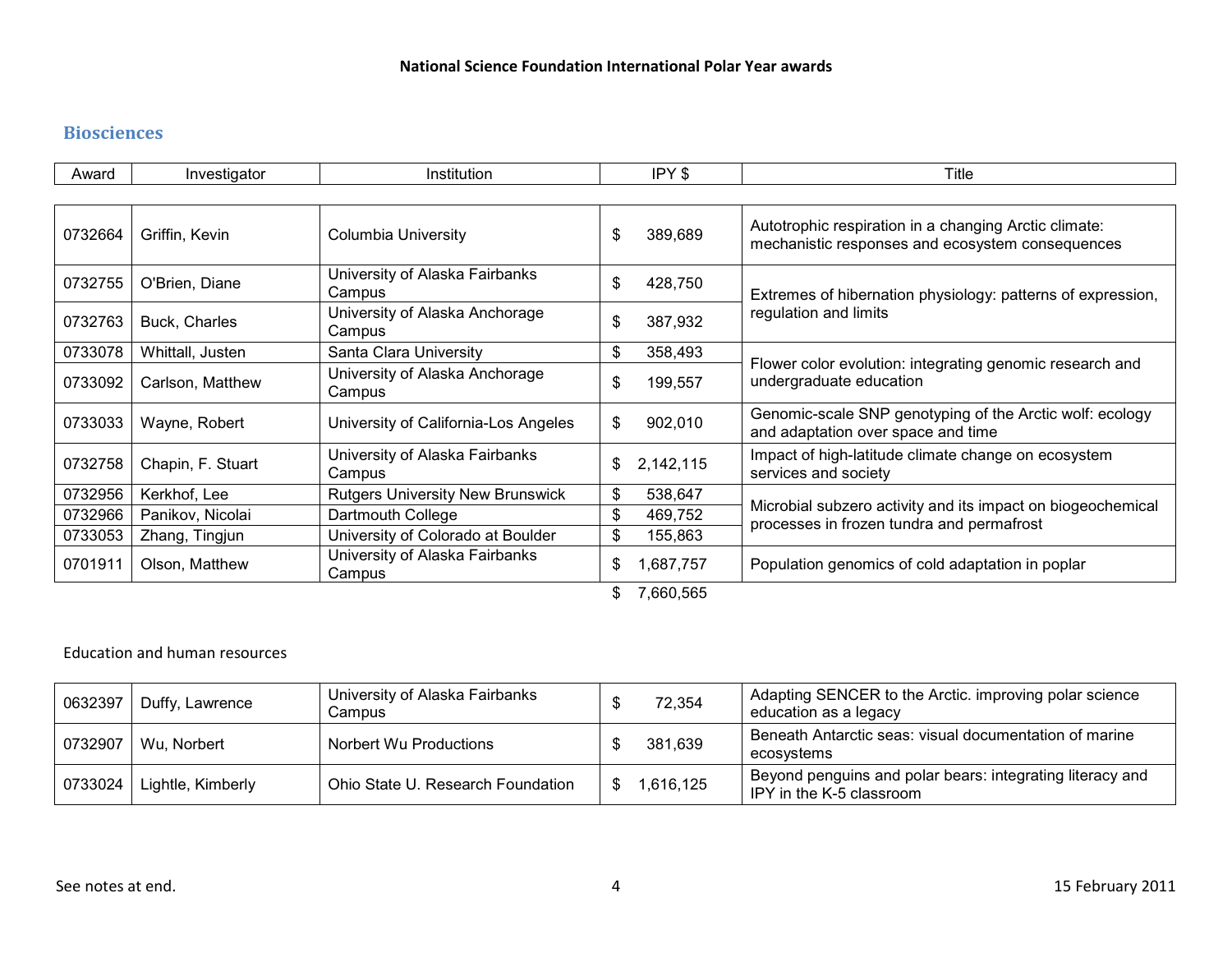| 0731739 | Yoshikawa, Kenji        | University of Alaska Fairbanks<br>Campus   | $\mathfrak{S}$            | 592,109   | Climate change over eastern Siberia and interior Alaska and<br>its impact on permafrost, ecosystem, hydrology   |
|---------|-------------------------|--------------------------------------------|---------------------------|-----------|-----------------------------------------------------------------------------------------------------------------|
| 0733055 | Velasco, Aaron          | Soc. Adv. Chicanos & Native Am. in<br>Sci. | \$                        | 645,332   | Engaging new audiences in polar science                                                                         |
| 0654441 | Kofinas, Gary           | University of Alaska Fairbanks<br>Campus   | \$                        | 3,187,173 | Global-local interactions: resilience and adaption of social-<br>ecological systems in a rapidly changing North |
| 0732835 | Schloss, Annette        | University of New Hampshire                | \$                        | 1,122,333 | Ice planet Earth                                                                                                |
| 0733048 | Miller, Mary            | Exploratorium                              | \$                        | 1,816,717 | Ice stories: a public educational resource                                                                      |
| 0732955 | Neill, Christopher      | Marine Biological Laboratory               | \$                        | 365,289   | Improving the public's understanding of polar research<br>through hands-on fellowships for science journalists  |
| 0632064 | Fontaine, Paul          | Museum of Science                          | \$                        | 97,202    |                                                                                                                 |
| 0632219 | Linder, Christopher     | Woods Hole Oceanographic<br>Institution    | \$                        | 483,955   | Live from the poles: a multimedia educational experience                                                        |
| 0703197 | Sullivan, Deidre        | Monterey Peninsula College                 | \$                        | 1,601,358 | Marine advanced technology education resource center                                                            |
| 0741610 | Pfeffer, W. Tad         | University of Colorado at Boulder          | \$                        | 75,000    | Outreach and educational support for ongoing research at<br>Columbia Glacier, Alaska                            |
| 0610122 | Ainley, David           | H.T. Harvey & Associates                   | \$                        | 75,000    |                                                                                                                 |
| 0732502 | Ainley, David           | H.T. Harvey & Associates                   | \$                        | 140,772   | Penguins teaching the science of climate change                                                                 |
| 0732752 | McLain, Brad            | Space Science Institute                    | \$                        | 366,955   | Polar hydrobot simulation of scientific explorations by<br>Antarctic underwater remotely operated vehicles      |
| 0632262 | Haines-Stiles, Geoffrey | <b>Geoff Haines-Stiles Productions</b>     | \$                        | ,370,994  | Polar Palooza project using three strategies to engage,                                                         |
| 0732879 | Haines-Stiles, Geoffrey | <b>Geoff Haines-Stiles Productions</b>     | \$                        | 399,912   | inform, and inspire audiences                                                                                   |
| 0732469 | Sobczak, William        | College of the Holy Cross                  | \$                        | 48,328    |                                                                                                                 |
| 0732477 | Bunn, Andrew            | Western Washington University              | \$                        | 45,227    |                                                                                                                 |
| 0732533 | Walter, Katey           | University of Alaska Fairbanks<br>Campus   | \$                        | 104,963   | Polaris project: rising stars in the Arctic, field course and                                                   |
| 0732586 | Frey, Karen             | <b>Clark University</b>                    | \$                        | 59,441    | research experience for undergraduate students in the<br>Siberian Arctic                                        |
| 0732609 | Chandra, Sudeep         | University of Nevada Reno                  | \$                        | 47,609    |                                                                                                                 |
| 0732618 | Schade, John            | Saint Olaf College                         | \$                        | 112,583   |                                                                                                                 |
| 0732944 | Holmes, Robert          | Woods Hole Research Center                 | $\boldsymbol{\mathsf{S}}$ | 753,892   |                                                                                                                 |
| 0632401 | Warburton, Janet        | Arctic Research Consortium of the<br>U.S.  | \$                        | 1,227,637 | PolarTREC -- teachers and researchers exploring and<br>collaborating                                            |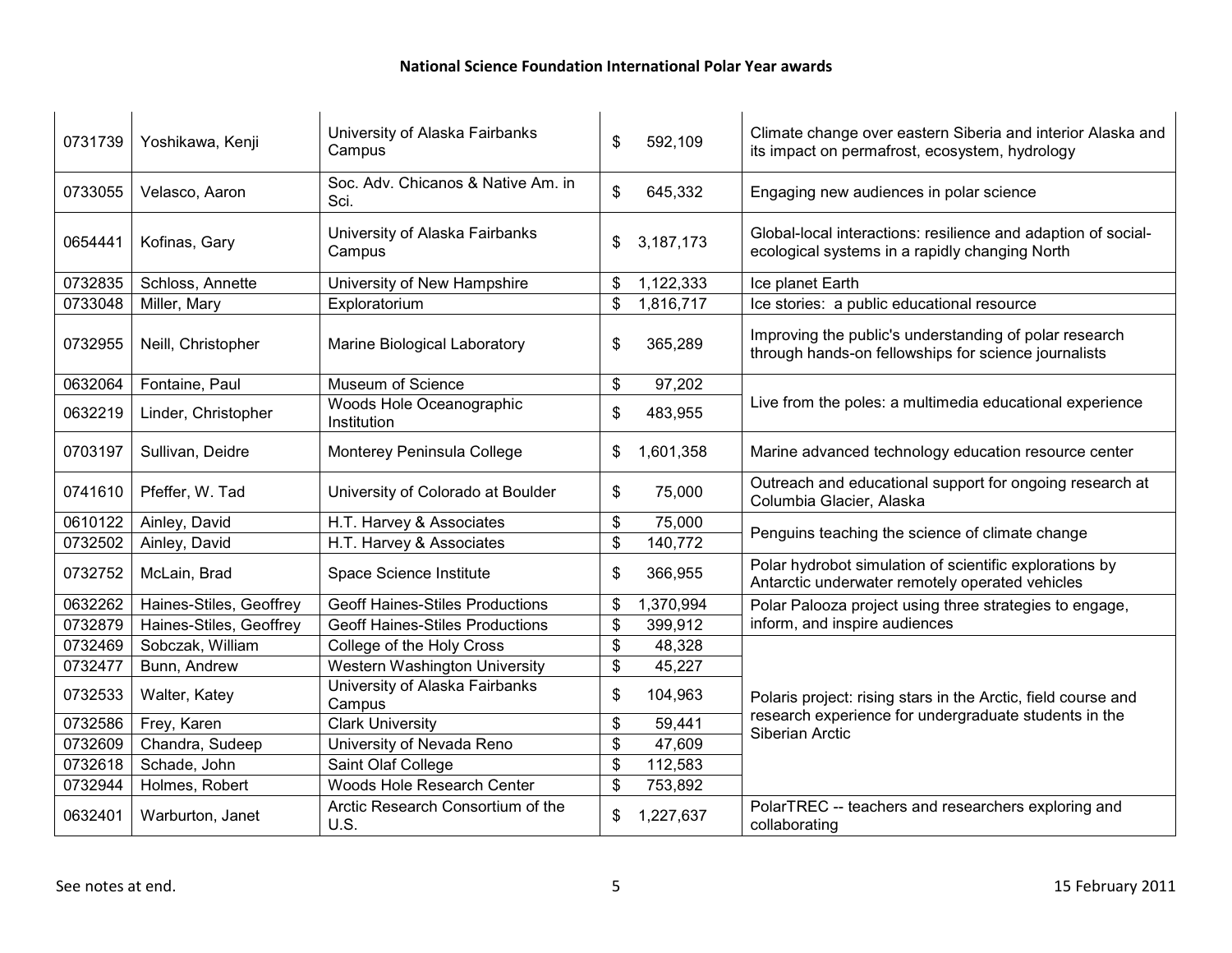| 0632194      | Rankin, Moira      | Soundprint Media Center, Inc.       |  | 579,087  | Pole to Pole multi-part radio project                                        |  |  |
|--------------|--------------------|-------------------------------------|--|----------|------------------------------------------------------------------------------|--|--|
| 0732438      | Nelson, Richard    | KCAW-FM Raven Radio                 |  | 349,075  | Radio programs in the North                                                  |  |  |
| 0732945      | Sternheim, Morton  | University of Massachusetts Amherst |  | 597,503  | STEM polar connections                                                       |  |  |
| 0732793      | Schuster, Glen     | U.S. Satellite Laboratory, Inc.     |  | 926,371  | Student polar research with national (and international)<br>teacher training |  |  |
| 0632085      | Sicker, Theodore   | <b>WGBH Educational Foundation</b>  |  | 236,342  | Teachers' domain -- polar sciences digital library                           |  |  |
| 0632175      | Farrell, J Michael | University of Nebraska-Lincoln      |  | 80.046.1 | Television documentary, "Antarctica's Icy Secrets"                           |  |  |
| \$20,671,991 |                    |                                     |  |          |                                                                              |  |  |

#### **Geosciences**

| 0649549 | Dong, Xiquan      | University of North Dakota Main<br>Campus | \$<br>99,822    | Aerosol-cloud-radiation processes and feedbacks in the                                                    |
|---------|-------------------|-------------------------------------------|-----------------|-----------------------------------------------------------------------------------------------------------|
| 0649570 | Garrett, Timothy  | University of Utah                        | \$<br>324,121   | Alaskan Arctic                                                                                            |
| 0608577 | Kelly, John       | <b>SRI International</b>                  | \$<br>5,000,000 | Advanced modular incoherent scatter radar                                                                 |
| 0730336 | Cullenberg, Paula | University of Alaska Fairbanks<br>Campus  | 2,632,531<br>\$ | Alaska: people, oceans and climate change                                                                 |
| 0751291 | Bromwich, David   | Ohio State U. Research Foundation         | \$<br>390,000   | Antarctic climate variability and tropical teleconnections                                                |
| 0703825 | Prakash, Anupma   | University of Alaska Fairbanks<br>Campus  | \$<br>98,183    | Attracting minorities to geosciences through involved digital<br>story telling                            |
| 0823535 | Jennings, Anne    | University of Colorado at Boulder         | \$<br>399,402   | High northern latitude linkages: Atlantic Water, DSOW<br>formation, and GIS stability during Holocene     |
| 0404790 | Killeen, Timothy  | University Corp. for Atmos. Research      | \$34,000,000    | National Center for Atmospheric Research                                                                  |
| 0807702 | Anastasio, Cort   | University of California-Davis            | \$<br>543,432   | Snow physical, chemical, optical properties: impacts on<br>ocean-atmosphere-sea ice-snowpack interactions |
| 0705363 | Johnson, Roberta  | University Corp. for Atmospheric Res      | \$<br>59,986    | Polar education and outreach leveraging windows to the<br>universe                                        |
| 0752893 | Stamnes, Knut     | Stevens Institute of Technology           | \$<br>514,273   | Properties of mixed phase and ice clouds in the Arctic using<br>a tethered balloon system                 |
| 0612568 | Brooks, Steven    | <b>NOAA Air Resources laboratory</b>      | \$<br>55,105    |                                                                                                           |
| 0612075 | Dibb, Jack        | University of New Hampshire               | \$<br>299,093   | Radical chemistry over sunlit snow at Summit, Greenland                                                   |
| 0612136 | Lefer, Barry      | University of Houston                     | \$<br>89,998    |                                                                                                           |
| 0612279 | Stutz, Jochen     | University of California-Los Angeles      | \$<br>344,596   |                                                                                                           |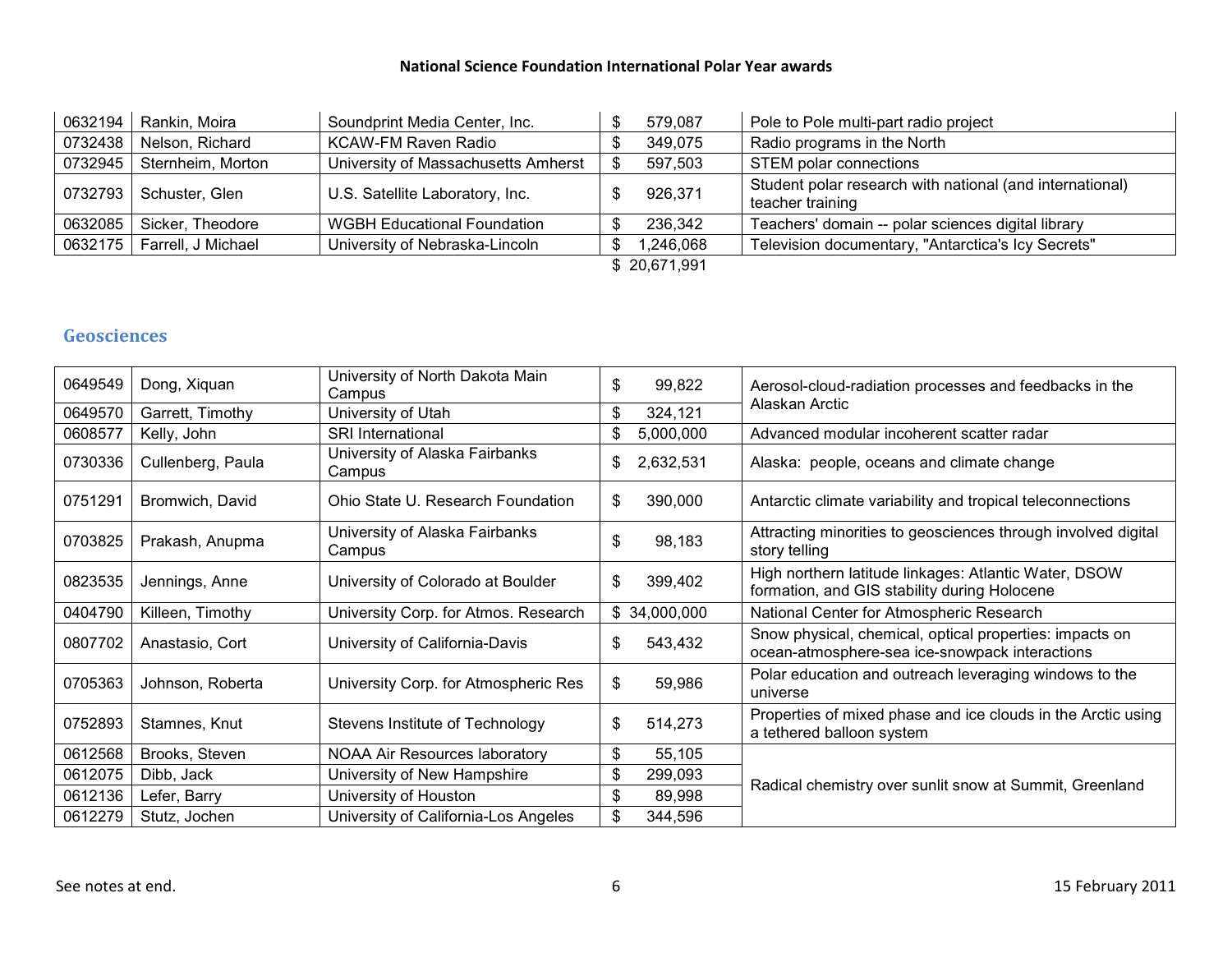| 0612387 | Huey, L.              | Georgia Institute of Technology          | \$<br>317,355    |                                                                                          |
|---------|-----------------------|------------------------------------------|------------------|------------------------------------------------------------------------------------------|
| 0612426 | Blake, Donald         | University of California-Irvine          | \$<br>71,920     |                                                                                          |
| 0836152 | Stromme, Anja         | <b>SRI</b> International                 | \$<br>10,534,693 | Sondrestrom upper atmospheric research facility: research,<br>operation and coordination |
| 0720114 | Anderson, Brian       | <b>Johns Hopkins University</b>          | \$<br>299,849    | Sustained subauroral storm electric fields: polarization or<br>minimum dissipation?      |
| 0716512 | Abramenko, Valentyna  | New Jersey Institute of Technology       | \$<br>300,933    | Turbulence in the solar photosphere                                                      |
| 0732222 | Mechoso, Carlos       | University of California-Los Angeles     | \$<br>461,978    | Waves and circulation studies in the Antarctic stratosphere<br>using VORCORE data        |
| 0711471 | Spangler, Timothy     | University Corp. for Atmospheric Res     | \$<br>70,000     | Weather prediction for Antarctica                                                        |
| 0602308 | Forman, Steven        | University of Illinois at Chicago        | \$<br>53,168     |                                                                                          |
| 0602435 | Snyder, Jeffrey       | <b>Bowling Green State University</b>    | \$<br>121,821    | Millennial-scale Arctic climate change for the last 3.6 million                          |
| 0602471 | Brigham-Grette, Julie | University of Massachusetts Amherst      | \$<br>570,281    | years: scientific drilling at Lake El'gygytgyn, northeastern                             |
| 0602512 | Nolan, Matt           | University of Alaska Fairbanks<br>Campus | \$<br>203,201    | Russia                                                                                   |
|         |                       |                                          | \$50,799,267     |                                                                                          |

# **International Science and Engineering**

| 0832335 | Elena<br>Sparrow. | Fairbanks<br>University of Alaska<br>Campus | 49,939 | ∶ ice e-mysteries polar e-book ·<br>U.S.-Australia workshop:<br>science and literacy education |
|---------|-------------------|---------------------------------------------|--------|------------------------------------------------------------------------------------------------|

# **Legislative and public affairs**

| 0909437 | O'Leary, James | <b>Maryland Science Center</b>  | 322,313 | Artists and writers exhibition  |
|---------|----------------|---------------------------------|---------|---------------------------------|
| 0646829 | Savage, Terry  | Eagle Design & Management, Inc. | 485,918 | Web site design and maintenance |
|         |                |                                 | 808,231 |                                 |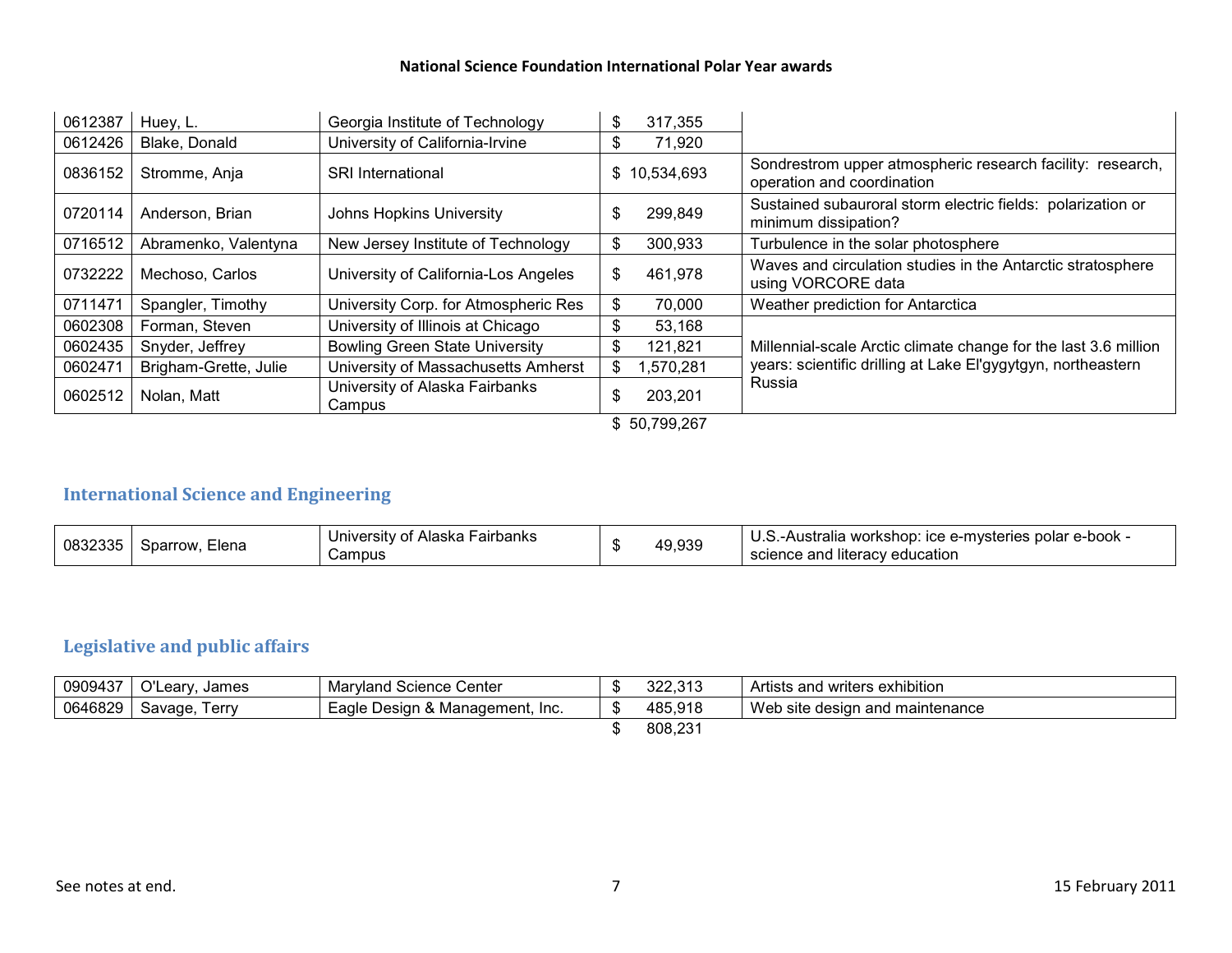# **Antarctic Earth Sciences**

| 0639006 | Luyendyk, Bruce      | University of California-Santa Barbara     | \$<br>168,293   |                                                                                                    |
|---------|----------------------|--------------------------------------------|-----------------|----------------------------------------------------------------------------------------------------|
| 0639409 | Dunbar, Robert       | <b>Stanford University</b>                 | \$<br>91,707    | 10th international symposium on Antarctic earth science                                            |
| 0342484 | Harwood, David       | University of Nebraska-Lincoln             | \$10,978,282    | ANDRILL -- investigating Antarctica's role in Cenozoic global                                      |
| 0537228 | O'Riordan, Catherine | Consortium for Ocean Leadership, Inc.      | \$<br>15,027    | environmental change                                                                               |
| 0537371 | Nyblade, Andrew      | Pennsylvania State Univ University<br>Park | \$<br>410,596   | Broadband seismic imagery of the lithosphere beneath the                                           |
| 0537597 | Wiens, Douglas       | <b>Washington University</b>               | \$<br>455,715   | Gamburtsev Mountains and surrounding areas                                                         |
| 0723044 | Simpson, David       | Inc. Research Inst for Seismology          | \$<br>1,981,035 |                                                                                                    |
| 0636850 | Dalziel, lan         | University of Texas at Austin              | \$<br>511,808   | Central Scotia seafloor and the Drake Passage deep ocean<br>current gateway                        |
| 0733025 | Blankenship, Donald  | University of Texas at Austin              | \$<br>698,183   | Cryospheric evolution of the central Antarctic plate                                               |
| 0632125 | Fahnestock, Mark     | University of New Hampshire                | \$<br>149,054   |                                                                                                    |
| 0632210 | LeCompte, Malcolm    | Elizabeth City State University            | \$<br>142,417   |                                                                                                    |
| 0632239 | Finn, Carol          | Geological Survey-Denver                   | \$<br>123,771   | Gamburtsev aerogeophysical mapping of bedrock and ice                                              |
| 0632292 | Bell, Robin          | Columbia University                        | \$<br>1,650,497 | targets                                                                                            |
| 0632321 | Braaten, David       | University of Kansas                       | \$<br>597,000   |                                                                                                    |
| 0753663 | Morin, Paul          | University of Minnesota-Twin Cities        | \$<br>1,410,613 | Geospatial information center: collecting, creating, delivering<br>and archiving for the community |
| 0233246 | Mullins, Jerry       | U.S. Geological Survey                     | \$<br>1,714,336 | Mapping, geodesy, geospatial data, satellite image<br>mapping, and resource center management      |
| 0619457 | Bell, Robin          | <b>Columbia University</b>                 | \$<br>1,966,795 | Multidisciplinary airborne imaging system                                                          |
| 0732940 | Scher, Howard        | University of California-Santa Cruz        | \$<br>105,662   | Polar gateway hypothesis: an integrated record of Drake                                            |
| 0732995 | Barbeau, David       | University South Carolina                  | \$<br>595,190   | Passage opening and Antarctic glaciation                                                           |
| 0652864 | Wiens, Douglas       | <b>Washington University</b>               | \$<br>19,494    | POLENET workshops: GPS and seismology planning                                                     |
| 0652688 | Wilson, Terry        | Ohio State U. Research Foundation          | \$<br>22,785    |                                                                                                    |
| 0632136 | Nyblade, Andrew      | Pennsylvania State Univ University<br>Park | \$<br>863,618   |                                                                                                    |
| 0632185 | Aster, Richard       | N. Mexico Inst. Mining and<br>Technology   | \$<br>297,610   | POLENET-Antarctica: investigating links between                                                    |
| 0632209 | Wiens, Douglas       | <b>Washington University</b>               | \$<br>736,354   | geodynamics and ice sheets                                                                         |
| 0632322 | Wilson, Terry        | Ohio State U. Research Foundation          | \$<br>3,459,507 |                                                                                                    |
| 0632330 | Dalziel, Ian         | University of Texas at Austin              | \$<br>465,542   |                                                                                                    |
| 0632335 | Raymond, Carol       | <b>NASA</b>                                | \$<br>178,750   |                                                                                                    |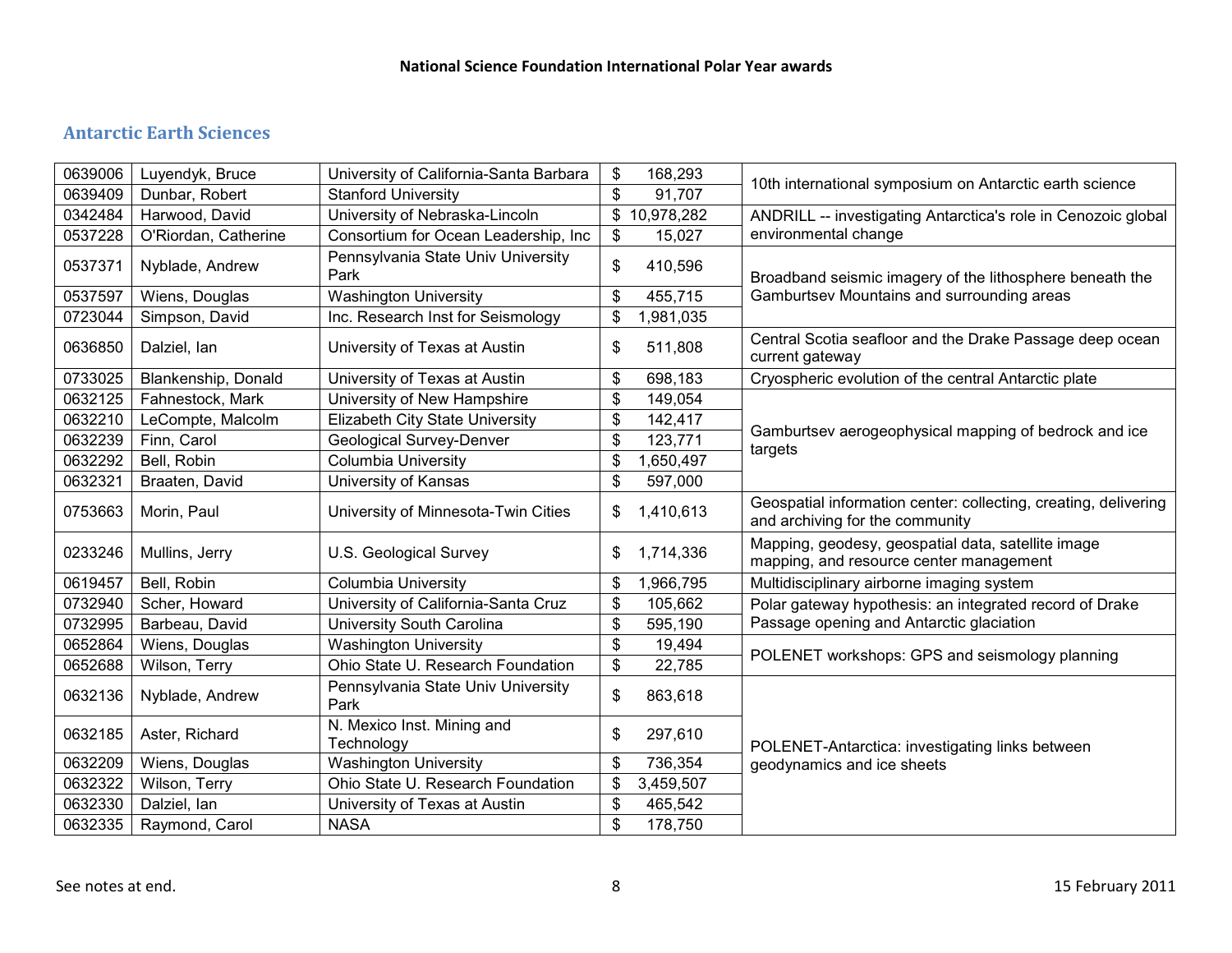| 0632339 | Smalley, Robert      | University of Memphis                        | \$. | 292,980      |                                                                                                |
|---------|----------------------|----------------------------------------------|-----|--------------|------------------------------------------------------------------------------------------------|
| 0619708 | Simpson, David       | Inc. Research Institutions for<br>Seismology | \$. | 652,394      | Power and communication system for remote autonomous<br>GPS and seismic stations in Antarctica |
| 0739745 | Sorlien, Christopher | University of California-Santa Barbara       | \$  | 62,050       | Seismic stratigraphic correlations across Ross Sea for<br>ROSSMAP: paleoclimate and tectonics  |
| 0731478 | Lang, Michael        | Smithsonian Institution                      | S   | 30,000       | Smithsonian at the Poles: contributions to IPY science<br>symposium                            |
| 0732796 | Pekar, Stephen       | <b>CUNY Queens College</b>                   | \$  | 256,958      | Tectonic and stratigraphic history of offshore New Harbor,                                     |
| 0732875 | Speece, Marvin       | Montana Tech University of Montana           | \$  | 226,166      | Ross Sea, Antarctica                                                                           |
| 0723223 | Meertens, Charles    | UNAVCO, Inc.                                 | \$  | 233,205      | Terrestrial laser scanning system                                                              |
| 0635746 | Geist. Dennis        | University of Idaho                          | \$  | 15,616       | Transition from subduction to extensional magmatism in the<br>Dry Valleys of Antarctica        |
| 0749583 | Kennicutt, Mahlon    | Texas A&M University Main Campus             | \$  | 25,828       | Workshop: China-US polar region partnerships                                                   |
| 0824796 | Kennicutt, Mahlon    | <b>Texas A&amp;M Research Foundation</b>     | \$  | 85,137       | Workshop: SCAR/IASC 2008 IPY open science conference                                           |
|         |                      |                                              |     | \$31,689,975 |                                                                                                |

# **Antarctic Glaciology**

| 0828786 | Barletta, Robert    | University of South Alabama                 | Ъ   | 79,687     | µ-raman analysis of ice core samples                                                                     |
|---------|---------------------|---------------------------------------------|-----|------------|----------------------------------------------------------------------------------------------------------|
| 0636506 | Mayewski, Paul      | University of Maine                         | S   | 190,000    |                                                                                                          |
| 0636515 | Dunbar, Nelia       | N. Mexico Inst. of Mining and<br>Technology |     | 25,576     | 2000+ year climate reconstruction from a South Pole ice<br>core set in an Antarctic-global context       |
| 0739766 | Brook, Edward       | <b>Oregon State University</b>              |     | 708,341    | Atmospheric carbon dioxide and climate change: the WAIS<br>Divide ice core record                        |
| 0636929 | Bales, Roger        | University of California - Merced           | \$  | 343,856    | Atmospheric, snow and firn chemistry studies for<br>interpretation of WAIS Divide cores                  |
| 0424589 | Gogineni, S. Prasad | University of Kansas                        | \$. | 16,032,230 | Center for remote sensing of ice sheets                                                                  |
| 0440817 | Taylor, Kendrick    | U. Nevada Desert Research Institute         | \$  | 1,671,043  | Climate, ice dynamics, and biology using a deep ice core<br>from the West Antarctic Ice Sheet ice divide |
| 0632161 | Johnson, Jesse      | University of Montana                       | \$  | 315,000    |                                                                                                          |
| 0632168 | Hulbe, Christina    | <b>Portland State University</b>            |     | 145,000    | Community ice sheet model for scientists and educators                                                   |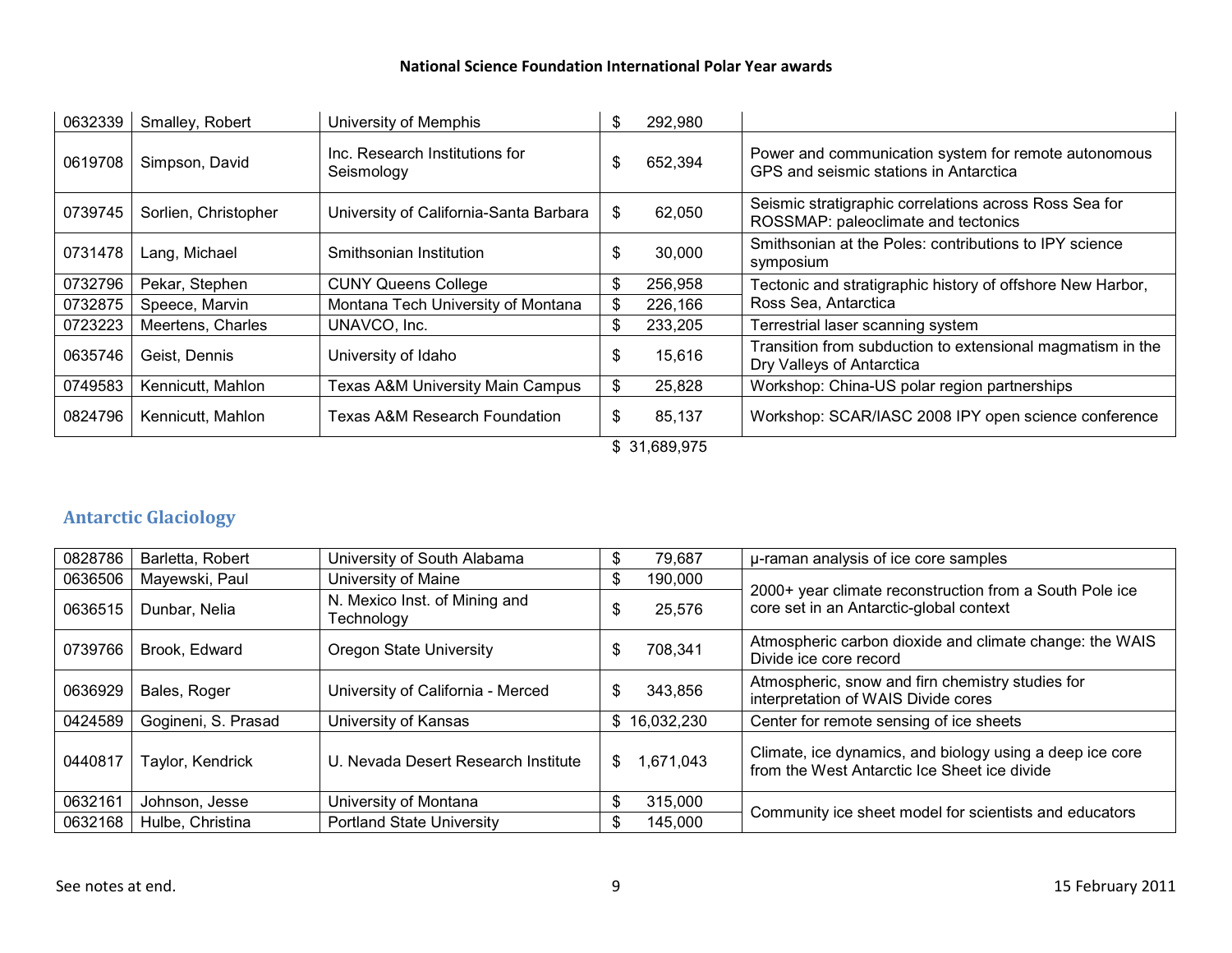| 0632208 | Barrett, Martin            | East Tennessee State University            | \$<br>116,813    |                                                                                                          |
|---------|----------------------------|--------------------------------------------|------------------|----------------------------------------------------------------------------------------------------------|
| 0632267 | Robertson, William         | University of Texas at El Paso             | \$<br>79,998     |                                                                                                          |
| 0632325 | Seals, Cheryl              | <b>Auburn University</b>                   | \$<br>90,001     |                                                                                                          |
| 0632346 | Tulaczyk, Slawek           | University of California-Santa Cruz        | \$<br>105,493    |                                                                                                          |
| 0631973 | Joughin, lan               | University of Washington                   | \$<br>475,205    |                                                                                                          |
| 0631994 | Gogineni, S. Prasad        | University of Kansas                       | \$<br>157,029    | Constraining the mass-balance deficit of the Amundsen                                                    |
| 0632031 | Das, Sarah                 | Woods Hole Oceanographic<br>Institution    | \$<br>244,976    | Coast's glaciers                                                                                         |
| 0733089 | Edwards, P. Ross           | U. Nevada Desert Research Institute        | \$<br>245,077    | Continuous black carbon analysis on the Norwegian-U.S.<br>traverse ice core measurements                 |
| 0739743 | Bay, Ryan                  | University of California-Berkeley          | \$<br>248,600    | Dust logging at Dome C for abrupt climate changes, large<br>volcanic eruptions, and bolide impacts       |
| 0440899 | Dupont, Todd               | Pennsylvania State Univ University<br>Park | \$<br>196,496    | Dynamics of surface-slope reversals and their role in the<br>formation and stability of subglacial lakes |
| 0636719 | Joughin, lan               | University of Washington                   | \$<br>237,886    | Elevation change anomalies in West Antarctica and                                                        |
| 0636970 | Tulaczyk, Slawek           | University of California-Santa Cruz        | \$<br>326,405    | dynamics of water transport beneath ice streams and<br>tributaries                                       |
| 0636584 | Studinger, Michael         | <b>Columbia University</b>                 | \$<br>65,587     | Estimating the salinity of subglacial lakes from existing<br>aerogeophysical data                        |
| 0632198 | Anandakrishnan,<br>Sridhar | Pennsylvania State Univ University<br>Park | \$<br>494,082    | Flow dynamics of the Amundsen Sea glaciers: Thwaites and<br>Pine Island                                  |
| 0440498 | White, James               | University of Colorado at Boulder          | \$<br>129,523    |                                                                                                          |
| 0440509 | Battle, Mark               | <b>Bowdoin College</b>                     | \$<br>41,235     |                                                                                                          |
| 0440602 | Saltzman, Eric             | University of California-Irvine            | \$<br>149,602    | Gases in firn air and shallow ice at the proposed WAIS                                                   |
| 0440615 | Brook, Edward              | <b>Oregon State University</b>             | \$<br>90,287     | drilling site                                                                                            |
| 0440701 | Severinghaus, Jeffrey      | Scripps Institution of Oceanography        | \$<br>123,637    |                                                                                                          |
| 0440759 | Sowers, Todd               | Pennsylvania State Univ University<br>Park | \$<br>136,479    |                                                                                                          |
| 0003289 | Bentley, Charles           | University of Wisconsin                    | \$<br>121,000    |                                                                                                          |
| 0841135 | Bentley, Charles           | University of Wisconsin-Madison            | \$<br>13,503,346 |                                                                                                          |
| 0841166 | Twickler, Mark             | University of New Hampshire                | \$<br>553,585    | Ice drilling programs                                                                                    |
| 0841225 | Bentley, Charles           | University of Wisconsin-Madison            | \$<br>1,041,907  |                                                                                                          |
| 0841308 | Albert, Mary               | Dartmouth College                          | \$<br>1,412,973  |                                                                                                          |
| 0632195 | Chen, Jianli               | University of Texas at Austin              | \$<br>430,008    | Ice sheet mass balance from satellite gravity measurements                                               |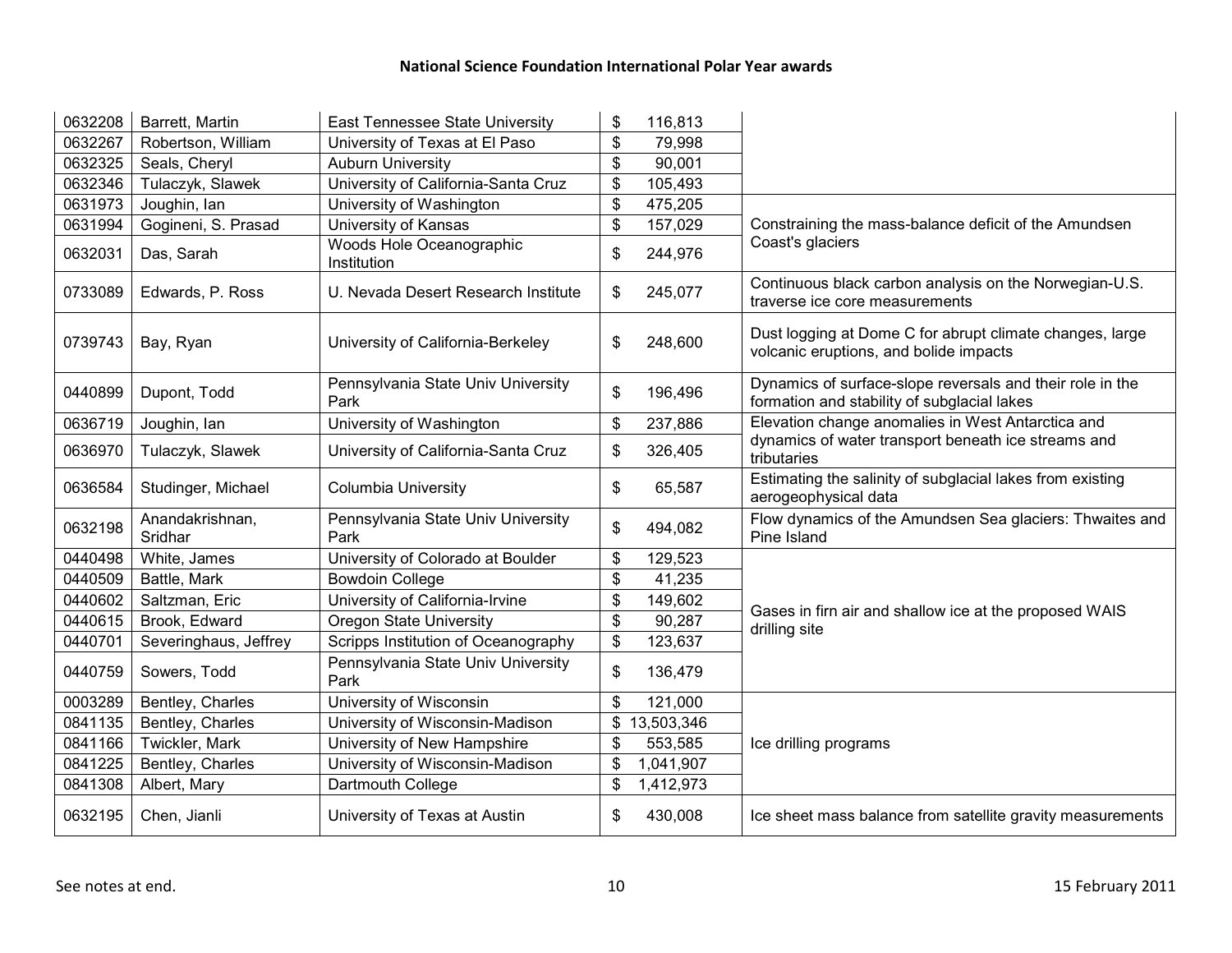| 0739372 | Conway, Howard        | University of Washington                    | \$<br>225,087 | Ice-flow history of the Thwaites Glacier, West Antarctica                                                 |
|---------|-----------------------|---------------------------------------------|---------------|-----------------------------------------------------------------------------------------------------------|
| 0739654 | Catania, Ginny        | University of Texas at Austin               | \$<br>364,058 |                                                                                                           |
| 0439589 | Mayewski, Paul        | University of Maine                         | \$<br>505,002 | ITASE glaciochemistry phase 2: East Antarctica                                                            |
| 0440792 | Hamilton, Gordon      | University of Maine                         | \$<br>299,659 | ITASE ice dynamics and surface glaciology along traverse<br>routes in East Antarctica                     |
| 0538494 | Meese, Debra          | University of Maine                         | \$<br>326,982 | ITASE physical properties of firn and ice cores from South<br>Pole to Taylor Dome                         |
| 0829227 | Mayewski, Paul        | University of Maine                         | \$<br>35,000  | <b>ITASE</b> synthesis workshop                                                                           |
| 0440679 | Mayewski, Paul        | University of Maine                         | \$<br>420,422 | ITASE U.S. science management office                                                                      |
| 0538553 | Cole-Dai, Jihong      | South Dakota State University               | \$<br>336,188 | Major ion chemistry of WAIS Divide ice core                                                               |
| 0636740 | Kreutz, Karl          | University of Maine                         | \$<br>530,548 |                                                                                                           |
| 0636767 | Dunbar, Nelia         | N. Mexico Inst. of Mining and<br>Technology | \$<br>44,677  | Microparticle/tephra analysis of the WAIS Divide ice core                                                 |
| 0538049 | Steig, Eric           | University of Washington                    | \$<br>317,853 | Multiple-isotope analysis of nitrate and sulfate in the West                                              |
| 0538520 | Thiemens, Mark        | University of California-San Diego          | \$<br>192,000 | Antarctic Ice Sheet Divide ice core                                                                       |
| 0538657 | Severinghaus, Jeffrey | Scripps Institution of Oceanography         | \$<br>431,644 | N and O isotopes in the WAIS Divide ice core as constraints<br>on chronology, temperature, accumulation   |
| 0537532 | Liston, Glen          | <b>Colorado State University</b>            | \$<br>246,776 |                                                                                                           |
| 0538103 | Scambos, Ted          | University of Colorado at Boulder           | \$<br>299,043 |                                                                                                           |
| 0538185 | Neumann, Thomas       | U. Vermont & State Agricultural<br>College  | \$<br>164,102 | Norwegian-United States scientific traverse: climate<br>variability and glaciology in East Antarctica     |
| 0538416 | McConnell, Joseph     | U. Nevada Desert Research Institute         | \$<br>415,812 |                                                                                                           |
| 0538422 | Hamilton, Gordon      | University of Maine                         | \$<br>249,831 |                                                                                                           |
| 0538495 | Albert, Mary          | Dartmouth College                           | \$<br>423,647 |                                                                                                           |
| 0539578 | Alley, Richard        | Pennsylvania State Univ University<br>Park  | \$<br>93,000  | Physical properties of the WAIS Divide deep core                                                          |
| 0538639 | Waddington, Edwin     | University of Washington                    | \$<br>84,994  | Spatial variability in firn properties from borehole optical<br>stratigraphy at the inland WAIS core site |
| 0732946 | Steffen, Konrad       | University of Colorado at Boulder           | \$<br>356,408 | Stability of Larsen C Ice Shelf in a warming climate                                                      |
| 0537593 | White, James          | University of Colorado at Boulder           | \$<br>97,000  |                                                                                                           |
| 0537661 | Cuffey, Kurt          | University of California-Berkeley           | \$<br>2,000   | Stable isotopes of ice in the WAIS Divide deep ice core                                                   |
| 0537930 | Steig, Eric           | University of Washington                    | \$<br>27,128  |                                                                                                           |
| 0440819 | Taylor, Kendrick      | U. Nevada Desert Research Institute         | \$<br>805,502 | Stratigraphy and time scale of the WAIS Divide ice core<br>using electrical methods                       |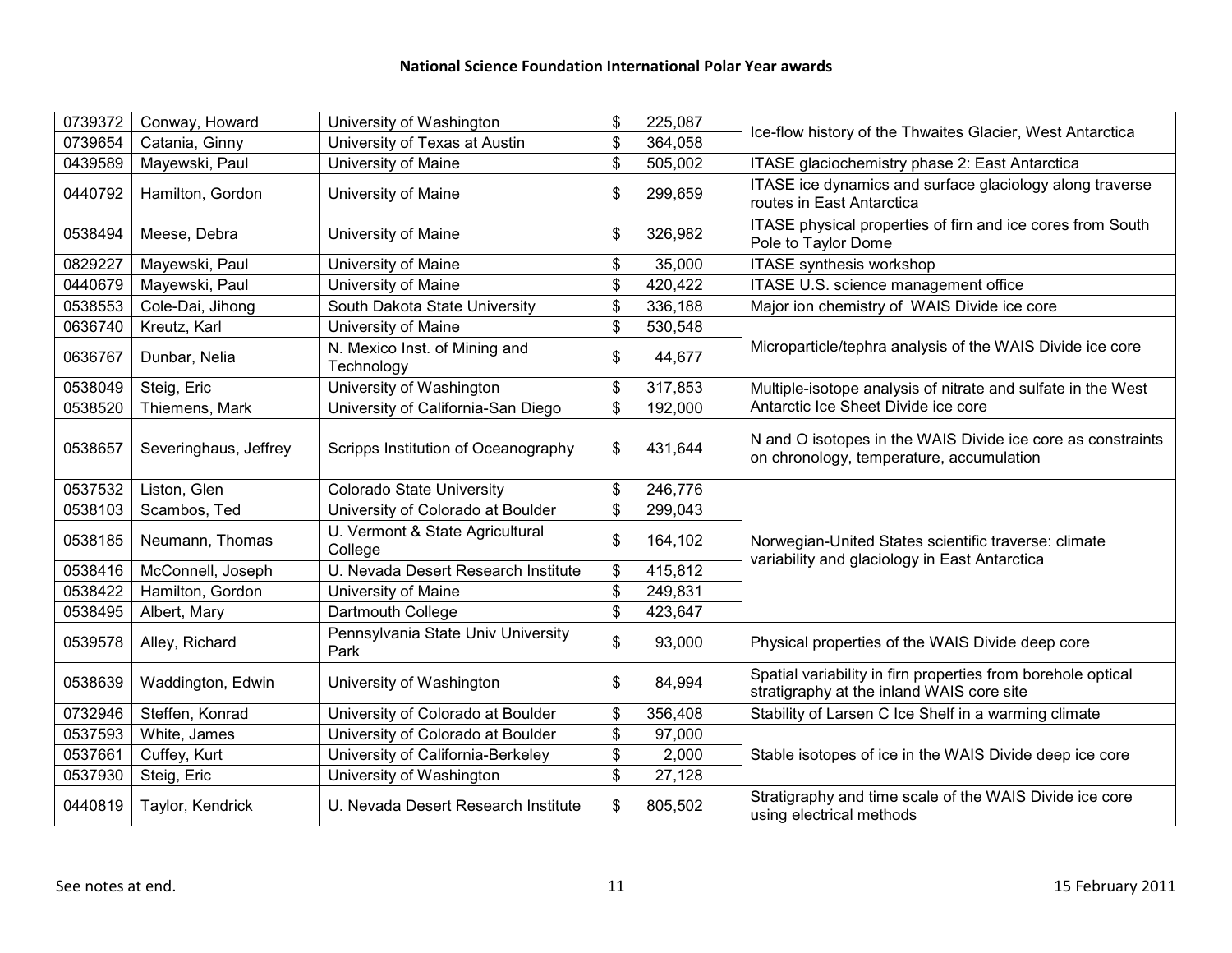| 0636883      | Bell, Robin          | Columbia University                        | \$ | 326,280 | Subglacial lakes and the onset of ice streaming: recovery<br>lakes                                   |  |  |
|--------------|----------------------|--------------------------------------------|----|---------|------------------------------------------------------------------------------------------------------|--|--|
| 0636537      | Dupont, Todd         | University of Illinois at Chicago          | \$ | 51,401  |                                                                                                      |  |  |
| 0636724      | Blankenship, Donald  | University of Texas at Austin              | \$ | 191,058 |                                                                                                      |  |  |
| 0636867      | Parizek, Byron       | College of New Jersey                      | \$ | 7.225   | Thwaites Glacier dynamics: diagnostic and prognostic                                                 |  |  |
| 0758274      | Parizek, Byron       | Pennsylvania State Univ University<br>Park | \$ | 212,021 | sensitivity studies of a West Antarctic outlet system                                                |  |  |
| 0809106      | Dupont, Todd         | University of California-Irvine            | \$ | 116.657 |                                                                                                      |  |  |
| 0538427      | McConnell, Joseph    | U. Nevada Desert Research Institute        | \$ | 273,425 | Trace and ultra-trace chemistry measurements of the WAIS<br>Divide ice core                          |  |  |
| 0538538      | Sowers, Todd         | Pennsylvania State Univ University<br>Park | \$ | 151,200 | Ultra-high-resolution atmospheric methane record for the<br>last 140,000 years from WAIS Divide core |  |  |
| 0538578      | Brook, Edward        | Oregon State University                    | \$ | 19,487  |                                                                                                      |  |  |
| 0642288      | Bindschadler, Robert | NASA/Goddard Space Flight Center           | \$ | 218,480 | West Antarctic Ice Sheet workshops and web site                                                      |  |  |
| \$49,189,560 |                      |                                            |    |         |                                                                                                      |  |  |

# **Antarctic Infrastructure and Logistics**

| 0438466 | Schommer, John       | Department of the Interior           | 500,000      | Aviation management services           |
|---------|----------------------|--------------------------------------|--------------|----------------------------------------|
| 0138572 | Webb, James          | Naval Electronics Systems Engr. Ctr. | 500,000      | Electronics and communications         |
| 0714577 | Lang, Michael        | Smithsonian Institution              | 25,000       | Polar scientific diving workshop       |
|         | 0000373   Feola, Sam | Raytheon Technical Services Co.      | \$15,000,000 | Support for the U.S. Antarctic Program |
|         |                      |                                      | \$16,025,000 |                                        |

#### **Antarctic Integrated System Science**

| 0732738 | Pettit, Erin              | <b>Portland State University</b>         | 33,825  |                                                            |
|---------|---------------------------|------------------------------------------|---------|------------------------------------------------------------|
| 0732602 | Truffer, Martin           | University of Alaska Fairbanks<br>Campus | 296,601 | Abrupt environmental change in the Larsen Ice Shelf system |
| 0732651 | Gordon, Arnold            | <b>Columbia University</b>               | 608,701 | - cryosphere and oceans                                    |
| 0732655 | Mosley-Thompson,<br>Ellen | Ohio State U. Research Foundation        | 682.698 |                                                            |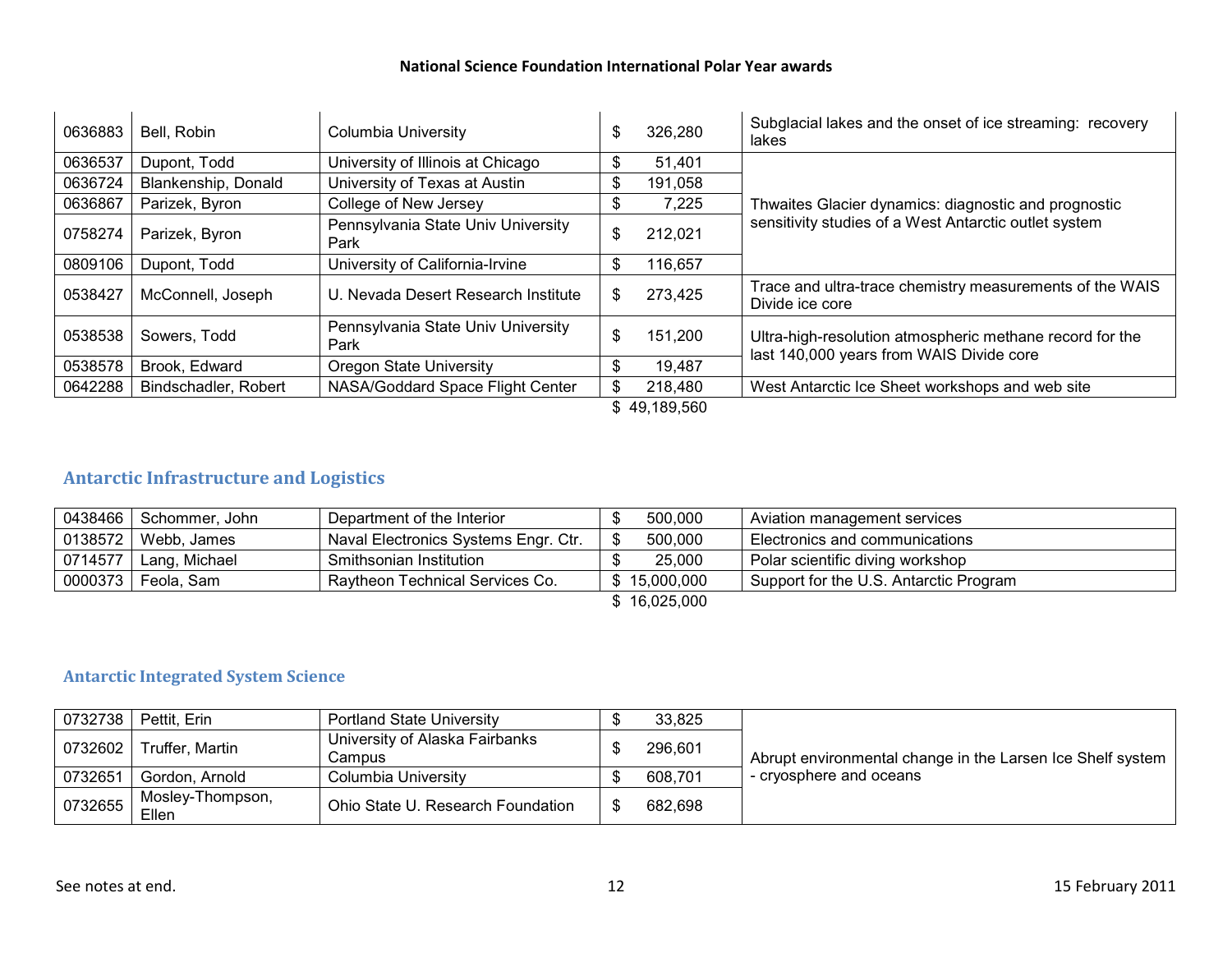| 0732921 | Scambos, Ted               | University of Colorado at Boulder             | \$<br>630,907   |                                                                                                                 |
|---------|----------------------------|-----------------------------------------------|-----------------|-----------------------------------------------------------------------------------------------------------------|
| 0855265 | Pettit, Erin               | University of Alaska Fairbanks<br>Campus      | \$<br>156,431   |                                                                                                                 |
| 0732467 | Domack, Eugene             | <b>Hamilton College</b>                       | \$<br>561,715   |                                                                                                                 |
| 0732554 | Ishman, Scott              | Southern Illinois University at<br>Carbondale | \$<br>382,462   | Abrupt environmental change in the Larsen Ice Shelf system                                                      |
| 0732605 | Brachfeld, Stefanie        | Montclair State University                    | \$<br>247,459   | - marine and Quaternary geosciences                                                                             |
| 0732614 | Wellner, Julia             | University of Houston                         | \$<br>269,025   |                                                                                                                 |
| 0732625 | Leventer, Amy              | Colgate University                            | \$<br>162,707   |                                                                                                                 |
| 0732450 | Van Dover, Cindy           | Duke University                               | \$<br>284,962   |                                                                                                                 |
| 0732711 | Smith, Craig               | University of Hawaii                          | \$<br>285,103   | Abrupt environmental change in the Larsen Ice Shelf system                                                      |
| 0732917 | McCormick, Michael         | Hamilton College                              | \$<br>113,810   | - marine ecosystems                                                                                             |
| 0732983 | Vernet, Maria              | Scripps Institution of Oceanography           | \$<br>498,264   |                                                                                                                 |
| 0739127 | Bitz, Cecilia              | University of Washington                      | \$<br>375,422   | Deciphering the Antarctic MSA-sea ice link with a combined<br>regional forecast and atmospheric chemistry model |
| 0739779 | Warren, Stephen            | University of Washington                      | \$<br>956,261   | Ocean surfaces on Snowball Earth                                                                                |
| 0732730 | Truffer, Martin            | University of Alaska Fairbanks<br>Campus      | \$<br>605,135   |                                                                                                                 |
| 0732804 | McPhee, Miles              | McPhee Research Company                       | \$<br>199,322   |                                                                                                                 |
| 0732844 | Anandakrishnan,<br>Sridhar | Pennsylvania State Univ University<br>Park    | \$<br>253,934   | Ocean-ice interaction in the Amundsen Sea sector of West<br>Antarctica                                          |
| 0732869 | Holland, David             | <b>New York University</b>                    | \$<br>596,452   |                                                                                                                 |
| 0732906 | Bindschadler, Robert       | NASA/Goddard Space Flight Center              | \$<br>25,000    |                                                                                                                 |
| 0732926 | Stanton, Timothy           | Naval Postgraduate School                     | \$<br>1,610,156 |                                                                                                                 |
|         |                            |                                               | \$<br>9,836,352 |                                                                                                                 |

# **Antarctic Ocean and Atmospheric Sciences**

|         | 0440775   Jacobs, Stanley | Columbia University | 33.184  | Amundsen Continental Shelf and the Antarctic Ice Sheet                               |
|---------|---------------------------|---------------------|---------|--------------------------------------------------------------------------------------|
| 0632282 | l Jacobs, Stanley         | Columbia University | 581,138 | ' Amundsen Sea Influence on West Antarctic Ice Sheet<br>stability and sea level rise |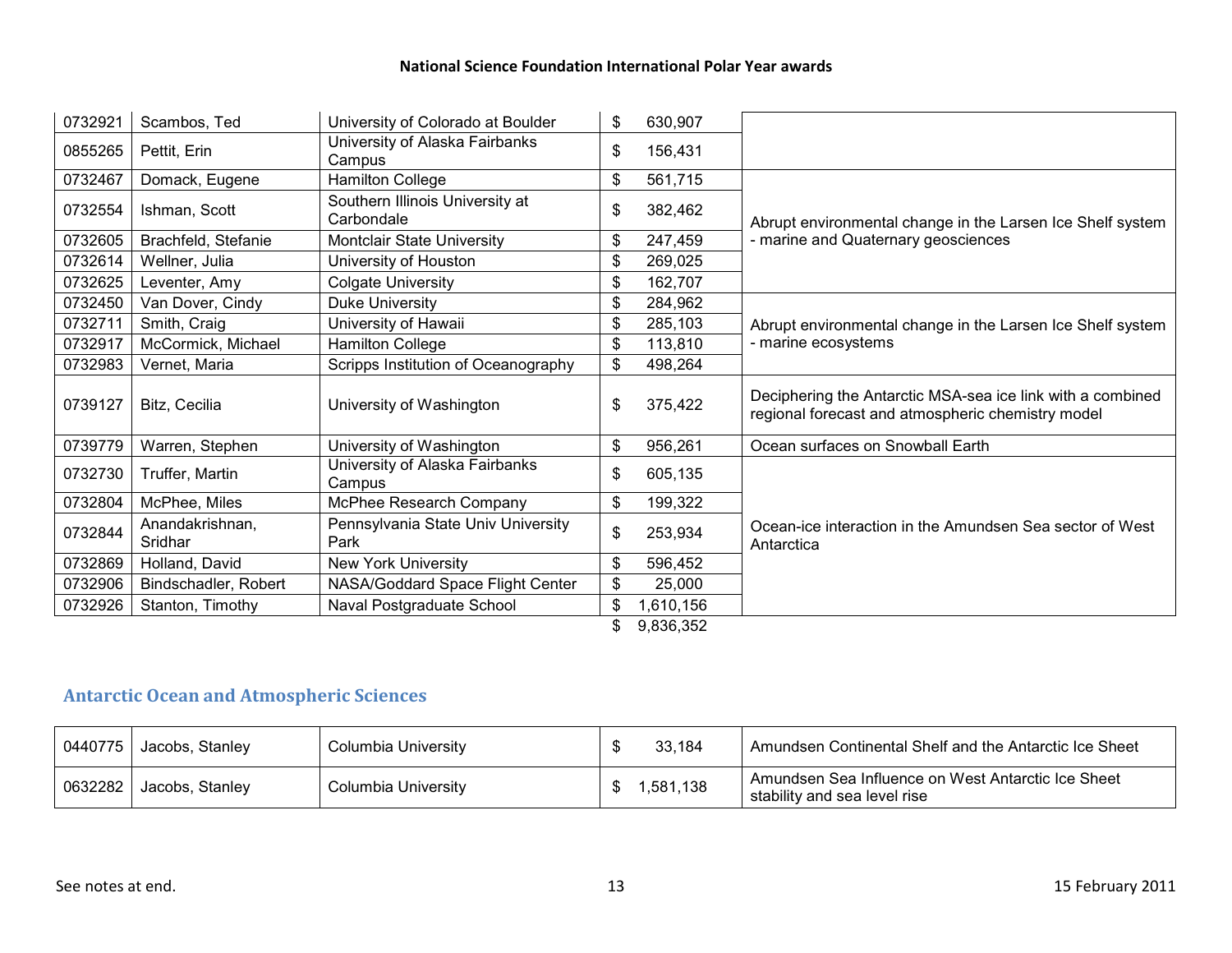| 0741379 | Dickhut, Rebecca   | William & Mary Va. Inst. Marine<br>Science | \$<br>45,000    | Atlantic Ocean and Antarctic ice sheet: sources or sinks for<br>atmospherically transported organic contaminants? |
|---------|--------------------|--------------------------------------------|-----------------|-------------------------------------------------------------------------------------------------------------------|
| 0836137 | Sambrotto, Raymond | Columbia University                        | \$<br>300,699   | Bio-physical variability in the eastern Amundsen & Ross<br>Seas with contrasting climatic response                |
| 0818061 | Orsi, Alejandro    | Texas A&M Research Foundation              | \$<br>199,996   | Direct cross-slope ventilation of the ACC at the western                                                          |
| 0830398 | Padman, Laurence   | Earth and Space Research                   | \$<br>49,806    | Scotia Ridge                                                                                                      |
| 0733007 | Cohn, Stephen      | University Corp. for Atmospheric Res       | \$<br>,080,000  | Driftsondes for the CONCORDIASI project                                                                           |
| 0635437 | Donohue, Kathleen  | University of Rhode Island                 | \$<br>2,179,343 | Dynamics and transport of the Antarctic Circumpolar Current                                                       |
| 0636493 | Chereskin, Teresa  | Scripps Institution of Oceanography        | \$<br>,068,130  | in Drake Passage                                                                                                  |
| 0840385 | Gettelman, Andrew  | University Corp. for Atmospheric Res       | \$<br>55.667    | Humidity and ice supersaturation observations at South Pole<br>Station                                            |
| 0741510 | Yuan, Xiaojun      | Columbia University                        | \$<br>62,330    | Icebreaker Oden cruise: ocean-atmosphere-ice interactions<br>and changes                                          |
| 0732656 | Martinson, Douglas | Columbia University                        | \$<br>735,715   | Mooring array in western Antarctica Peninsula                                                                     |
| 0849474 | Brandes, Jay       | Skidaway Institute of Oceanography         | \$<br>47,549    | Non-Redfieldian P cycling in the Southern Ocean: insights                                                         |
| 0849494 | Ingall, Ellery     | Georgia Institute of Technology            | \$<br>96,699    | from X-ray spectromicroscopy and electrodialysis                                                                  |
| 0338226 | Dempsey, John      | <b>Clarkson University</b>                 | \$<br>367,953   | Physics and mechanics of the breakup of warm Antarctic<br>sea ice: in-situ experiments and modeling               |
| 0636946 | Deshler, Terry     | University of Wyoming                      | \$<br>381,557   | Quasi-Lagrangian measurement of polar stratospheric cloud<br>particle development from long-duration balloons     |
| 0538516 | Ackley, Stephen    | <b>Clarkson University</b>                 | \$<br>533,089   |                                                                                                                   |
| 0703682 | Ackley, Stephen    | University of Texas at San Antonio         | \$<br>61,980    | Sea ice mass balance in the Antarctic-SIMBA drift station                                                         |
|         |                    |                                            | \$<br>8,879,835 |                                                                                                                   |

# **Antarctic Organisms and Ecosystems**

| 0632278   | Ducklow, Hugh  | Marine Biological Laboratory            | 230,530 |                                                          |
|-----------|----------------|-----------------------------------------|---------|----------------------------------------------------------|
| 0632389   | Murray, Alison | U. Nevada Desert Research Institute     | 466,622 | Bacterioplankton genomic adaptations to Antarctic winter |
| 0732665   | Saito, Mak     | Woods Hole Oceanographic<br>Institution | 425,416 | Comparative genomic and proteomic survey of major        |
| 0732822 l | Allen, Andrew  | J. Craig Venter Institute, Inc.         | 546,810 | Antarctic marine phytoplankton                           |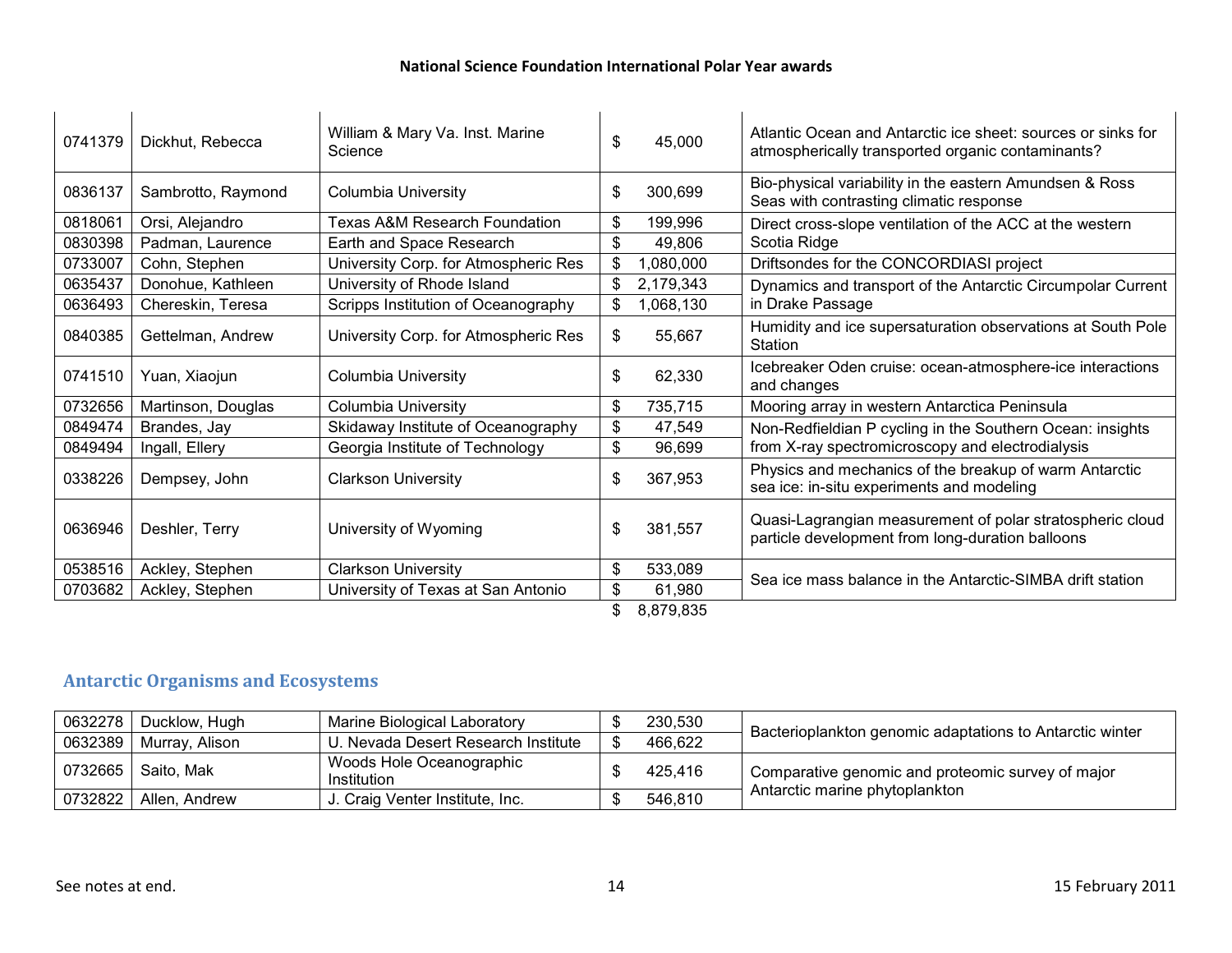| 0741409 | Yager, Patricia      | University of Georgia                      | \$    | 80,093    | Icebreaker Oden cruise: Antarctic bacterial remineralization                                                       |
|---------|----------------------|--------------------------------------------|-------|-----------|--------------------------------------------------------------------------------------------------------------------|
| 0741403 | Sherrell, Robert     | <b>Rutgers University New Brunswick</b>    | \$    | 80,821    | Icebreaker Oden cruise: bioactive trace metals in the<br>Amundsen and Ross Seas                                    |
| 0741428 | Hutchins, David      | University of Southern California          | \$    | 78,476    | Icebreaker Oden cruise: phytoplankton global change<br>experiments and vitamin/iron colimitation                   |
| 0742057 | Gallager, Scott      | Woods Hole Oceanographic<br>Institution    | \$    | 74,950    | Icebreaker Oden cruise: primary and secondary production<br>measurements along the western Antarctic coastline     |
| 0732535 | Arrigo, Kevin        | <b>Stanford University</b>                 | \$    | 587,443   | Interplay of iron limitation and dynamic irradiance in<br>governing the phytoplankton distribution in the Ross Sea |
| 0646308 | Lemaitre, Rafael     | Smithsonian Institution                    | \$    | 497,318   | Managing the 19-million-specimen resource of the Antarctic<br>marine invertebrate collection                       |
| 0638867 | Arrigo, Kevin        | <b>Gordon Research Conferences</b>         | \$    | 30,000    | Marine science                                                                                                     |
| 0632250 | Cary, Stephen        | University of Delaware                     | \$    | 121,859   | Metagenomic investigation of adaptation to prolonged cold                                                          |
| 0632359 | Lanoil, Brian        | University of California-Riverside         | \$    | 359,243   | and dark of the Lake Vostok microbial community                                                                    |
| 0741380 | Smith, Walker        | William & Mary Va. Inst. Marine<br>Science | \$    | 85,300    | Oceanography in the Amundsen and Ross Seas:                                                                        |
| 0631494 | Priscu, John         | Montana State University                   | \$    | 235,388   |                                                                                                                    |
| 0631659 | Morgan-Kiss, Rachael | Miami University                           | $\$\$ | 70,987    | Plankton dynamics in the McMurdo Dry Valley lakes during<br>the transition to polar night                          |
| 0631888 | Lizotte, Michael     | University of Wisconsin-Oshkosh            | \$    | 47,813    |                                                                                                                    |
| 0708292 | Gallager, Scott      | Woods Hole Oceanographic<br>Institution    | \$    | 68,611    | Primary and secondary production and carbon flux through<br>microbial community, west Antarctic marginal ice zone  |
| 0700770 | Schofield, Oscar     | <b>Rutgers University New Brunswick</b>    | \$    | 56,438    | Sloccum glider in western Antarctic Peninsula continental                                                          |
| 0701232 | Martinson, Douglas   | <b>Columbia University</b>                 | \$    | 15,000    | shelf waters pilot study                                                                                           |
| 0850004 | Hofmann, Eileen      | Old Dominion U. Research<br>Foundation     | \$    | 20,000    | Third GLOBEC open science meeting: support and<br>facilitation                                                     |
| 0725471 | Boersma, P. Dee      | University of Washington                   | \$    | 10,000    | Workshop: travel support for the 6th international penguin<br>conference                                           |
|         |                      |                                            | \$    | 4,189,118 |                                                                                                                    |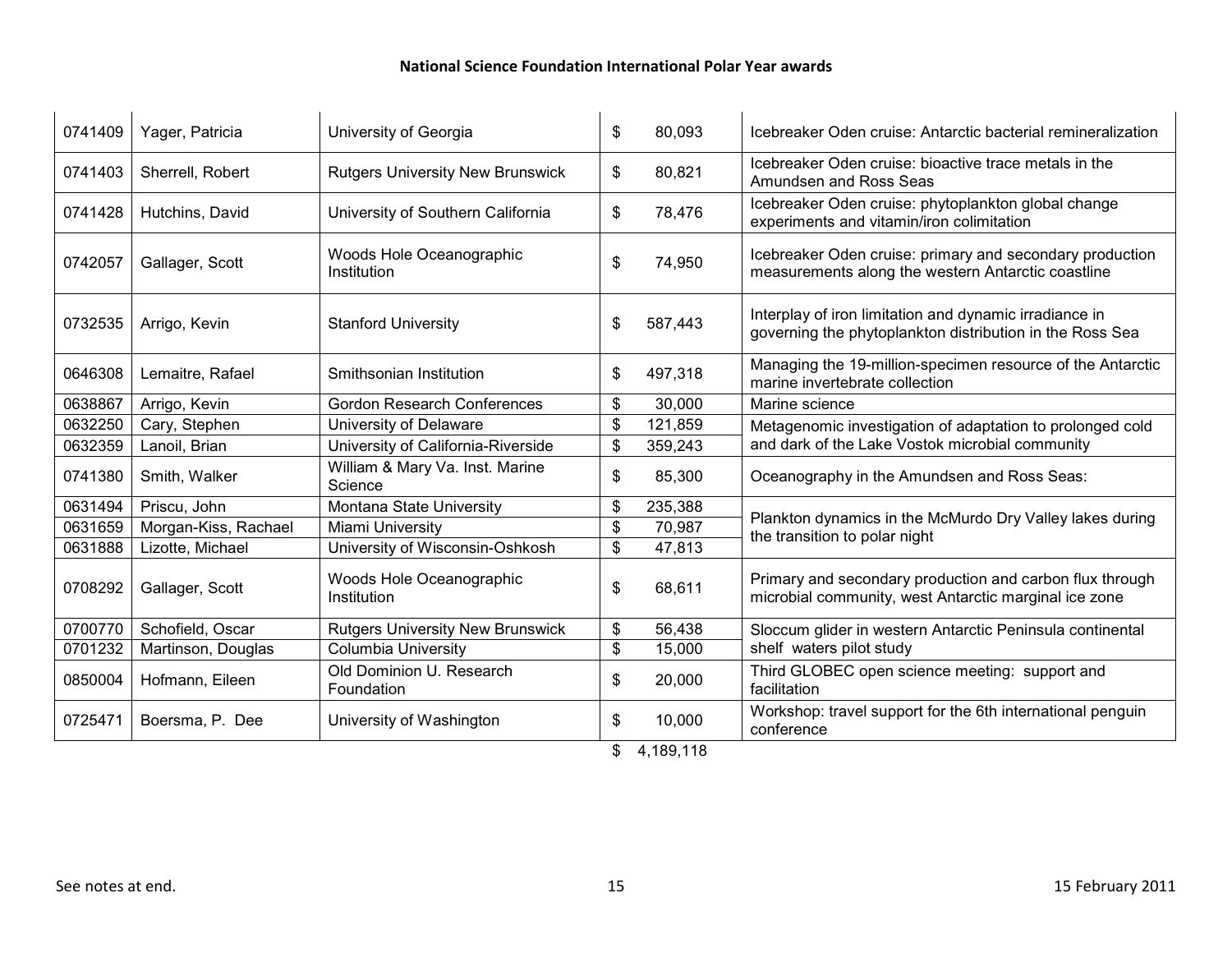# **Arctic Cyberinfrastructure**

| 0856292   | Rigor, Ignatius | University of Washington          |  | ,000,000 | International Arctic buoy program                     |  |  |
|-----------|-----------------|-----------------------------------|--|----------|-------------------------------------------------------|--|--|
|           |                 |                                   |  |          |                                                       |  |  |
| 0632354   | Parsons, Mark   | University of Colorado at Boulder |  | 469,112  | International Polar Year data and information service |  |  |
| 1,469,112 |                 |                                   |  |          |                                                       |  |  |

# **Arctic Natural Sciences**

| 0732713 | Harlow, Henry         | University of Wyoming                      | \$<br>732,924   | Adaptive long-term fasting in land- and ice-bound polar<br>bears: coping with ice loss in the Arctic |
|---------|-----------------------|--------------------------------------------|-----------------|------------------------------------------------------------------------------------------------------|
| 0817967 | Post, Eric            | Pennsylvania State Univ University<br>Park | \$<br>10,000    | After the melt: an international conference on the ecology of<br>Arctic climate change               |
| 0856479 | Toole, John           | Woods Hole Oceanographic<br>Institution    | \$<br>4,622,113 | AON: ice-tethered profiler for sampling meteorological, sea<br>ice, and ocean mixed layer            |
| 0856868 | Stanton, Timothy      | Naval Postgraduate School                  | \$<br>2,099,512 | Autonomous ocean flux buoys to observe turbulent vertical<br>fluxes of heat, salt, and momentum      |
| 0732668 | Grebmeier, Jacqueline | University of Tennessee Knoxville          | \$<br>151,611   | Bering ecosystem study: benthic ecosystem response to<br>changing ice cover                          |
| 0714605 | Moore, James          | University Corp. for Atmospheric Res       | \$<br>224,841   |                                                                                                      |
| 0808853 | Moore, James          | University Corp. for Atmospheric Res       | \$<br>608,758   | Bering ecosystem study: data management                                                              |
| 0612380 | Shull, David          | Western Washington University              | \$<br>411,945   | Bering ecosystem study: denitrification and global change in                                         |
| 0612436 | Devol, Allan          | University of Washington                   | \$<br>540,287   | Bering Sea shelf sediments                                                                           |
| 0813985 | Sonnerup, Rolf        | University of Washington                   | \$<br>128,789   | Bering ecosystem study: hydrographic structure and<br>nutrients during summer                        |
| 0732359 | Lomas, Michael        | Bermuda Institute of Ocean Sciences        | \$<br>381,179   | Bering ecosystem study: impact of changes in sea ice extent                                          |
| 0732680 | Moran, S. Bradley     | University of Rhode Island                 | \$<br>418,950   | on primary production, phytoplankton, and export                                                     |
| 0611967 | Zhang, Jinlun         | University of Washington                   | \$<br>460,127   | Bering ecosystem study: impact of changes in sea ice on<br>physical forcings of the ecosystem        |
| 0732640 | Sonnerup, Rolf        | University of Washington                   | \$<br>538,343   |                                                                                                      |
| 0732772 | Whitledge, Terry      | University of Alaska Fairbanks<br>Campus   | \$<br>210,966   | Bering ecosystem study: impacts of sea-ice on hydrographic<br>structure and nutrients                |
| 0732773 | Whitledge, Terry      | University of Alaska Fairbanks<br>Campus   | \$<br>121,839   |                                                                                                      |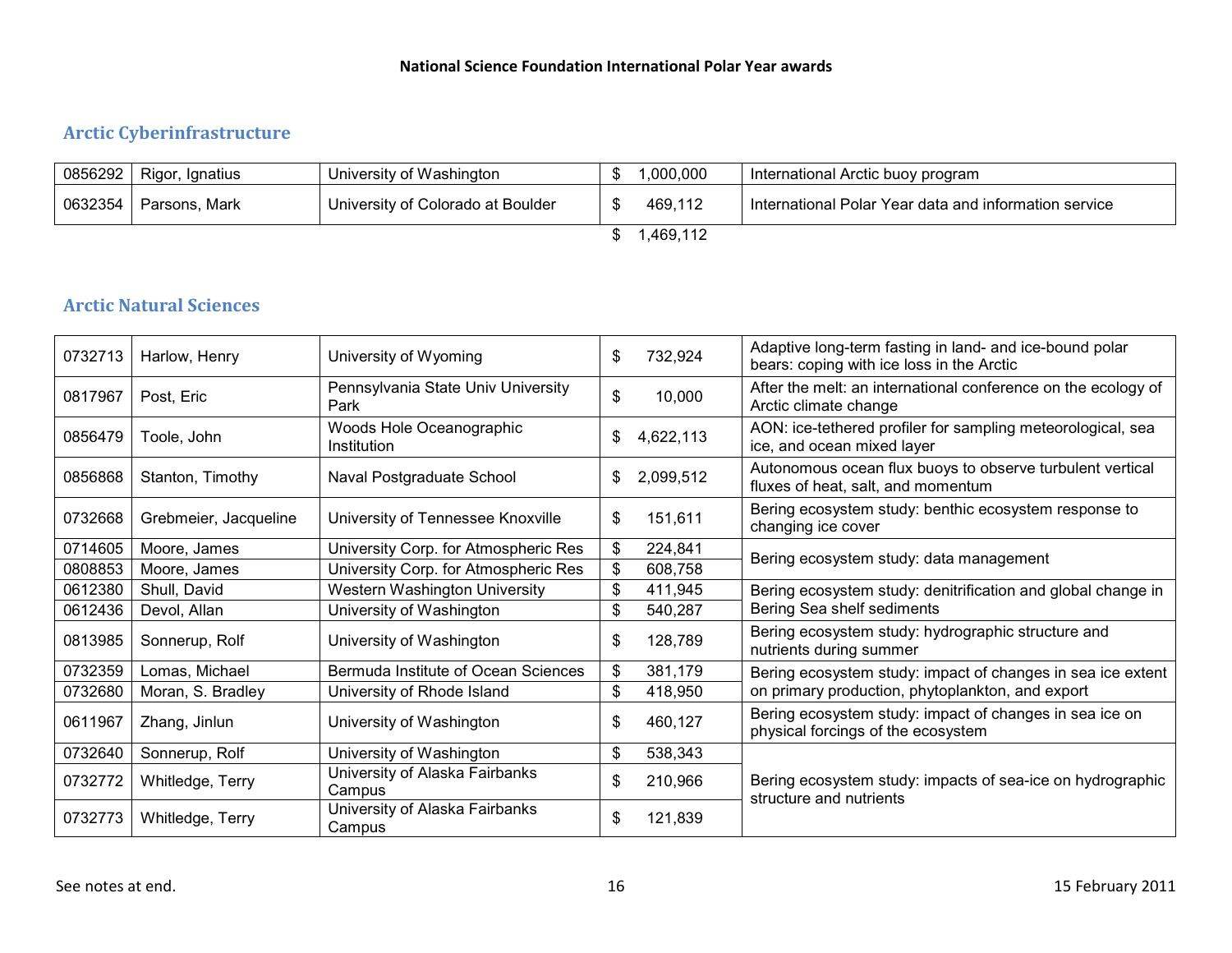| 0732430 | Sonnerup, Rolf      | University of Washington                         | \$<br>784,838   | Bering ecosystem study: impacts of sea-ice on the                                                           |
|---------|---------------------|--------------------------------------------------|-----------------|-------------------------------------------------------------------------------------------------------------|
| 0810459 | Whitledge, Terry    | University of Alaska Fairbanks<br>Campus         | \$<br>117,689   | distribution of chlorophyll-a                                                                               |
| 0722448 | Hunt, George        | University of Washington                         | \$<br>164,697   | Bering ecosystem study: impacts of sea-ice on the<br>hydrographic structure, nutrients, and mesozooplankton |
| 0816805 | Coyle, Kenneth      | University of Alaska Fairbanks<br>Campus         | \$<br>220,154   | Bering ecosystem study: mesozooplankton population and<br>biomass                                           |
| 0732301 | Sherr, Evelyn       | <b>Oregon State University</b>                   | \$<br>786,421   |                                                                                                             |
| 0732362 | Campbell, Robert    | University of Rhode Island                       | \$<br>432,268   | Bering ecosystem study: mesozooplankton-microbial food                                                      |
| 0732382 | Ashjian, Carin      | Woods Hole Oceanographic<br>Institution          | \$<br>608,159   | web in a climatically changing sea ice environment                                                          |
| 0612198 | Sigman, Daniel      | <b>Princeton University</b>                      | \$<br>466,135   | Bering ecosystem study: nitrogen supply for new production                                                  |
| 0612427 | Sambrotto, Raymond  | <b>Columbia University</b>                       | \$<br>1,219,495 | and its relation to climatic conditions                                                                     |
| 0612538 | Wu, Jingfeng        | University of Alaska Fairbanks<br>Campus         | \$<br>273,098   | Bering ecosystem study: role of ice melting in providing<br>available iron to the surface water             |
| 0732767 | Gradinger, Rolf     | University of Alaska Fairbanks<br>Campus         | \$<br>1,061,747 | Bering ecosystem study: sea Ice algae, a major food source<br>for herbivorous plankton and benthos          |
| 0732389 | Lessard, Evelyn     | University of Washington                         | \$<br>644,558   |                                                                                                             |
| 0732667 | Harvey, H.          | U. Maryland Ctr Environmental<br><b>Sciences</b> | \$<br>583,456   | Bering ecosystem study: trophic role of euphausiids:<br>ecosystem responses to changing sea-ice conditions  |
| 0732428 | Aagaard, Knut       | University of Washington                         | \$<br>673,882   | Bering Shelf stratification and its consequences for nutrients                                              |
| 0732771 | Weingartner, Thomas | University of Alaska Fairbanks<br>Campus         | \$<br>920,308   | and the ecosystem                                                                                           |
| 0612636 | Warren, Stephen     | University of Washington                         | \$<br>925,687   | Black carbon in Arctic snow and ice and its effect on surface<br>albedo                                     |
| 0632139 | Shaver, Gaius       | Marine Biological Laboratory                     | \$<br>1,398,345 | Carbon, water, and energy balance of the Arctic landscape                                                   |
| 0632264 | Bret-Harte, Marion  | University of Alaska Fairbanks<br>Campus         | \$<br>1,939,401 | at flagship observatories and in a pan-Arctic network                                                       |
| 0632233 | Kirchman, David     | University of Delaware                           | \$<br>417,466   | Chemolithoautotrophy in the Arctic Ocean--environmental<br>genomics and functional analyses                 |
| 0743972 | Minnett, Peter      | U. Miami Rosenstiel School                       | \$<br>82,090    | Cloud radiative forcing in the high Arctic                                                                  |
| 0732431 | Curchitser, Enrique | <b>Rutgers University New Brunswick</b>          | \$<br>246,678   |                                                                                                             |
| 0732534 | Bond, Nicholas      | University of Washington                         | \$<br>802,861   | Downscaling global climate projections to the ecosystems of                                                 |
| 0732538 | Hedstrom, Katherine | University of Alaska Fairbanks<br>Campus         | \$<br>263,635   | the Bering Sea with nested biophysical models                                                               |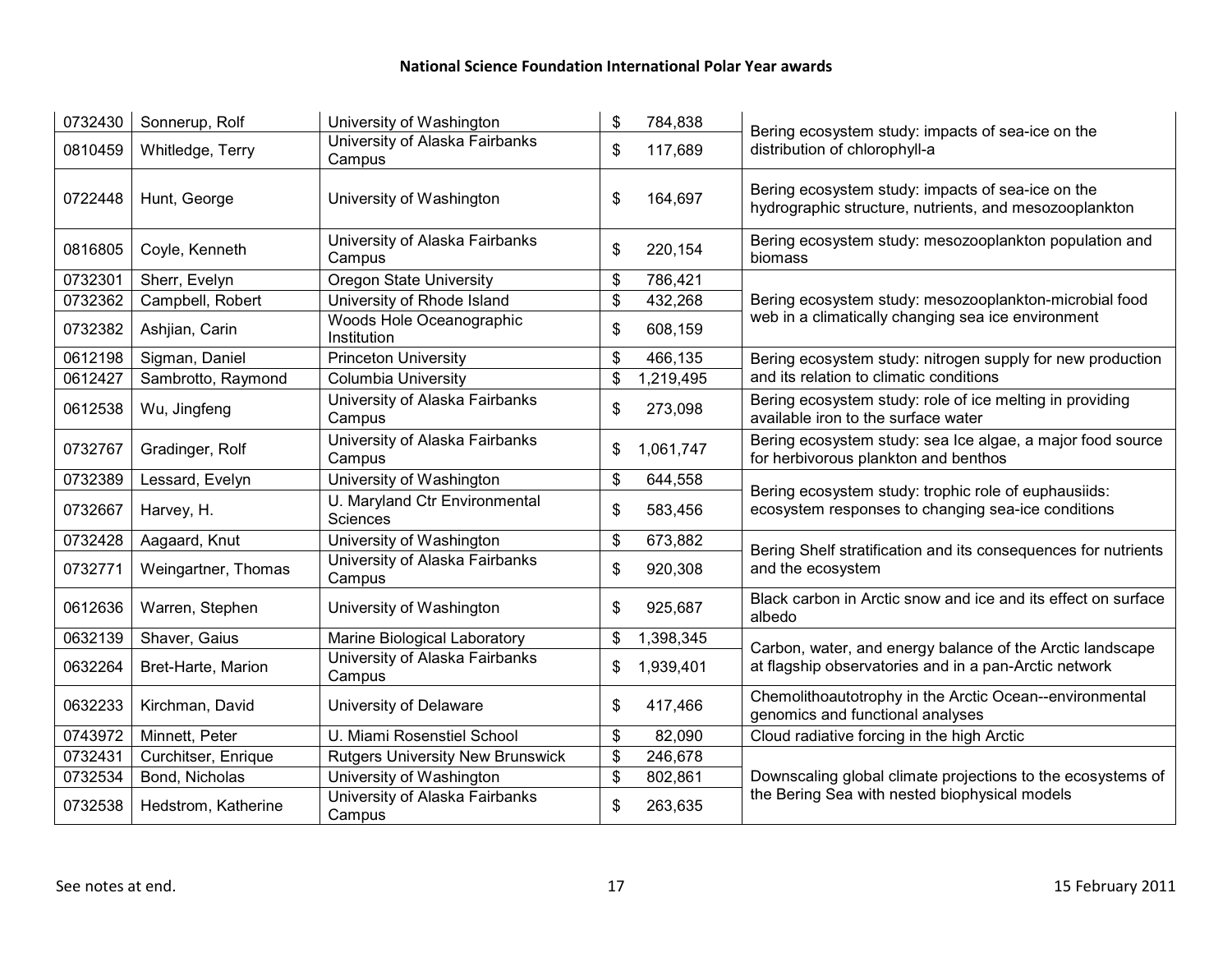| 0611991 | Geiger, Cathleen      | U.S. Army CRREL                                        | \$<br>386,169   |                                                                                                              |
|---------|-----------------------|--------------------------------------------------------|-----------------|--------------------------------------------------------------------------------------------------------------|
| 0612105 | Geiger, Cathleen      | University of Delaware                                 | \$<br>525,149   | Dynamic component of sea ice mass balance                                                                    |
| 0612527 | Hutchings, Jennifer   | University of Alaska Fairbanks<br>Campus               | \$<br>439,327   |                                                                                                              |
| 0632332 | Taylor, Donald        | University of Alaska Fairbanks<br>Campus               | \$<br>743,697   | Genomics investigation of fungal adaptation to cold                                                          |
| 0649006 | Roof, Steven          | Hampshire College                                      | \$<br>924,974   | Holocene and modern climate change in the high Arctic                                                        |
| 0855828 | Stafford, Kathleen    | University of Washington                               | \$<br>271,917   |                                                                                                              |
| 0856210 | Mathis, Jeremy        | University of Alaska Fairbanks<br>Campus               | \$<br>195,417   | Interdisciplinary mooring in the western Arctic Boundary<br>Current: climatic forcing and ecosystem response |
| 0856244 | Pickart, Robert       | Woods Hole Oceanographic<br>Institution                | \$<br>2,317,495 |                                                                                                              |
| 0732925 | Persson, Ola P        | University of Colorado at Boulder                      | \$<br>299,852   | Macro- and microphysical structure of Arctic clouds                                                          |
| 0714045 | Nolan, Matt           | University of Alaska Fairbanks<br>Campus               | \$<br>1,141,030 | Mass balance and glacier dynamics modeling on Arctic<br>glaciers for better prediction and hindcasting       |
| 0632105 | Laird, Claude         | University of Kansas                                   | \$<br>150,221   |                                                                                                              |
| 0632222 | White, James          | University of Colorado at Boulder                      | \$<br>169,996   |                                                                                                              |
| 0806339 | Baker, lan            | Dartmouth College                                      | \$<br>254,987   |                                                                                                              |
| 0806377 | Severinghaus, Jeffrey | Scripps Institution of Oceanography                    | \$<br>316,442   | NEEM deep ice core                                                                                           |
| 0806387 | White, James          | University of Colorado at Boulder                      | \$<br>776,627   |                                                                                                              |
| 0806407 | Sowers, Todd          | Pennsylvania State Univ University<br>Park             | \$<br>437,690   |                                                                                                              |
| 0806414 | Brook, Edward         | Oregon State University                                | \$<br>515,392   |                                                                                                              |
| 0611992 | Perovich, Donald      | U.S. Army CRREL                                        | \$<br>385,021   |                                                                                                              |
| 0612047 | Shepson, Paul         | <b>Purdue University</b>                               | \$<br>507,518   |                                                                                                              |
| 0612331 | Matrai, Patricia      | <b>Bigelow Laboratory for Ocean</b><br><b>Sciences</b> | \$<br>413,994   | O-buoy project: deployment of a network of Arctic Ocean<br>chemical sensors                                  |
| 0612457 | Simpson, William      | University of Alaska Fairbanks<br>Campus               | \$<br>349,330   |                                                                                                              |
| 0631713 | Weingartner, Thomas   | University of Alaska Fairbanks<br>Campus               | \$<br>552,805   | Pacific gateway to the Arctic: quantifying and understanding<br>Bering Strait oceanic fluxes                 |
| 0632154 | Woodgate, Rebecca     | University of Washington                               | \$<br>1,071,793 |                                                                                                              |
| 0425387 | Pfeffer, W. Tad       | University of Colorado at Boulder                      | \$<br>8,000     | Participation of graduate students in the annual Arctic<br>workshops 2005-2007                               |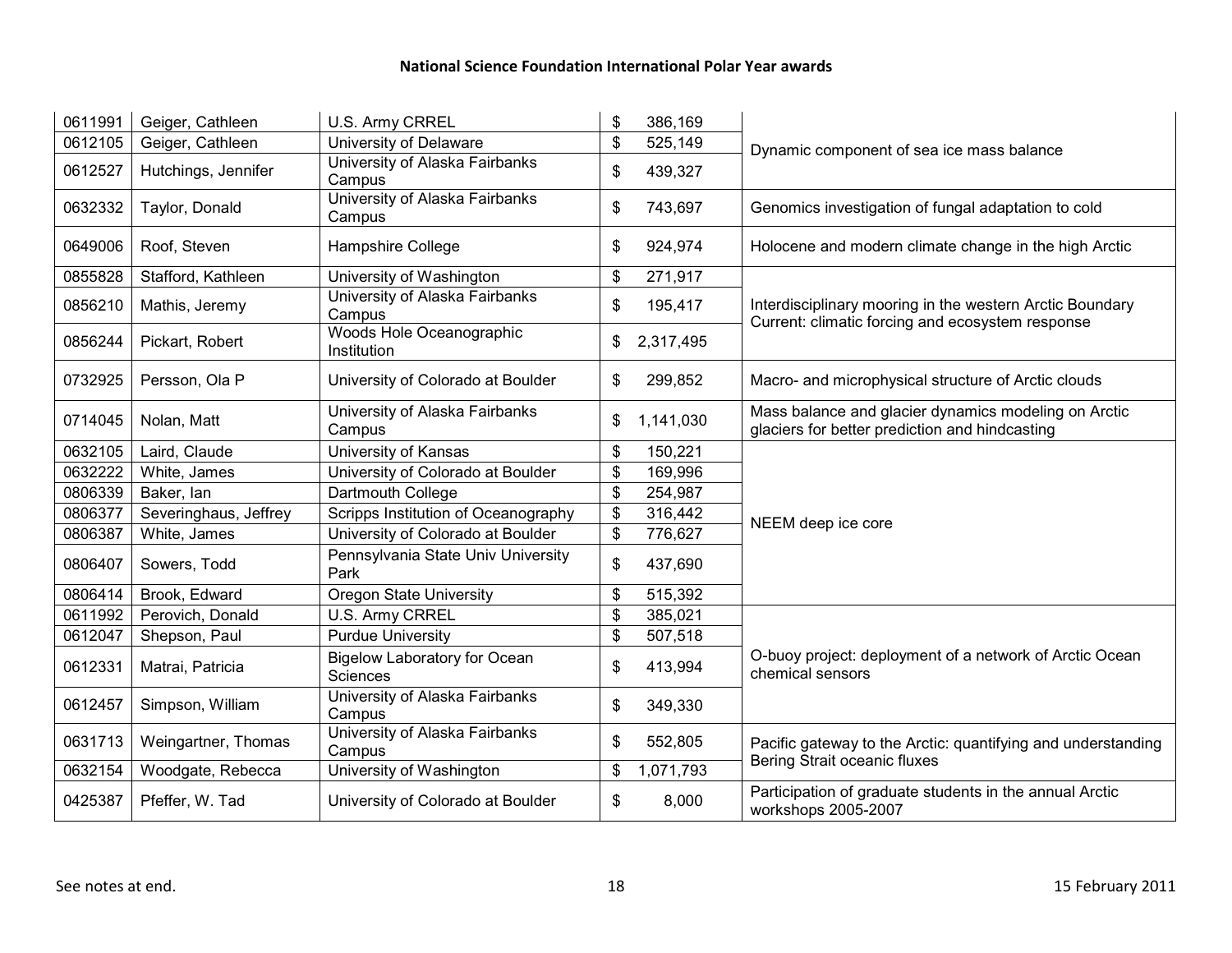| 0612289 | Baldwin, Mark                       | NorthWest Research Associates, Inc.      | \$ | 65,638    | Polar stratosphere and vertical coupling                                                                        |  |  |  |  |
|---------|-------------------------------------|------------------------------------------|----|-----------|-----------------------------------------------------------------------------------------------------------------|--|--|--|--|
| 0632310 | Csatho, Beata                       | <b>SUNY at Buffalo</b>                   | \$ | 204,762   | POLENET-Greenland: using bedrock geodesy to constrain                                                           |  |  |  |  |
| 0632320 | Bevis, Michael                      | Ohio State U. Research Foundation        | \$ | ,234,621  | past and present day changes in Greenland's ice mass                                                            |  |  |  |  |
| 0631309 | Ballantyne, Ashley                  | Ballantyne, Ashley P.                    | \$ | 238,000   | Postdoctoral research fellowship                                                                                |  |  |  |  |
| 0732885 | Tweedie, Craig                      | University of Texas at El Paso           | \$ | 747,684   | Resampling old research sites to assess change in high<br>latitude terrestrial ecosystem structure and function |  |  |  |  |
| 0714088 | Zender, Charles                     | University of California-Irvine          | \$ | 518,482   | Snow process studies and modeling to improve Arctic<br>climate prediction                                       |  |  |  |  |
| 0856377 | Perovich, Donald                    | U.S. Army CRREL                          | \$ | 603,615   | State of the Arctic sea ice cover: sustaining the integrated                                                    |  |  |  |  |
| 0856867 | Eicken, Hajo                        | University of Alaska Fairbanks<br>Campus | \$ | 1,419,891 | seasonal ice zone observing network                                                                             |  |  |  |  |
| 0520578 | Romanovsky, Vladimir                | University of Alaska Fairbanks<br>Campus | \$ | 375,021   | Thermal state of permafrost: U.S. contribution to the<br>international permafrost observatory network           |  |  |  |  |
| 0732954 | Goetz, Scott                        | Woods Hole Research Center               | \$ | 796,041   | Tundra ecosystem responses to climate change                                                                    |  |  |  |  |
| 0732948 | Pearson, Richard                    | American Museum of Natural History       | \$ | 145,320   |                                                                                                                 |  |  |  |  |
| 0830146 | Hunt, George                        | University of Washington                 | \$ | 119,172   | U.S. liaison activity for international ecosystem studies of<br>sub-Arctic seas                                 |  |  |  |  |
|         | $Q$ $A$ $Q$ $Q$ $A$ $Q$ $Q$ $A$ $Q$ |                                          |    |           |                                                                                                                 |  |  |  |  |

\$ 46,318,342

#### **Arctic Observing Network**

| 0856421 | Shiklomanov, Nikolay | University of Delaware                  | S | 1,662,201 | Active layer monitoring network: long-term observations on<br>the climate - active layer - permafrost system |
|---------|----------------------|-----------------------------------------|---|-----------|--------------------------------------------------------------------------------------------------------------|
| 0633979 | Proshutinsky, Andrey | Woods Hole Oceanographic<br>Institution |   | 76,260    |                                                                                                              |
| 0634097 | McPhee, Miles        | McPhee Research Company                 |   | 118,991   |                                                                                                              |
| 0634122 | Collier, Robert      | Oregon State University                 |   | 289,384   | Aerial hydrographic surveys: tracking change and<br>understanding seasonal variability                       |
| 0634167 | Guay, Christopher    | Pacific Marine Sciences &<br>Technology |   | 74,989    |                                                                                                              |
| 0634226 | Morison, James       | University of Washington                |   | 703,627   |                                                                                                              |
| 0732522 | Holmes, Robert       | Woods Hole Research Center              |   | 369,223   |                                                                                                              |
| 0732583 | Raymond, Peter       | <b>Yale University</b>                  |   | 331,366   | Arctic great rivers observatory                                                                              |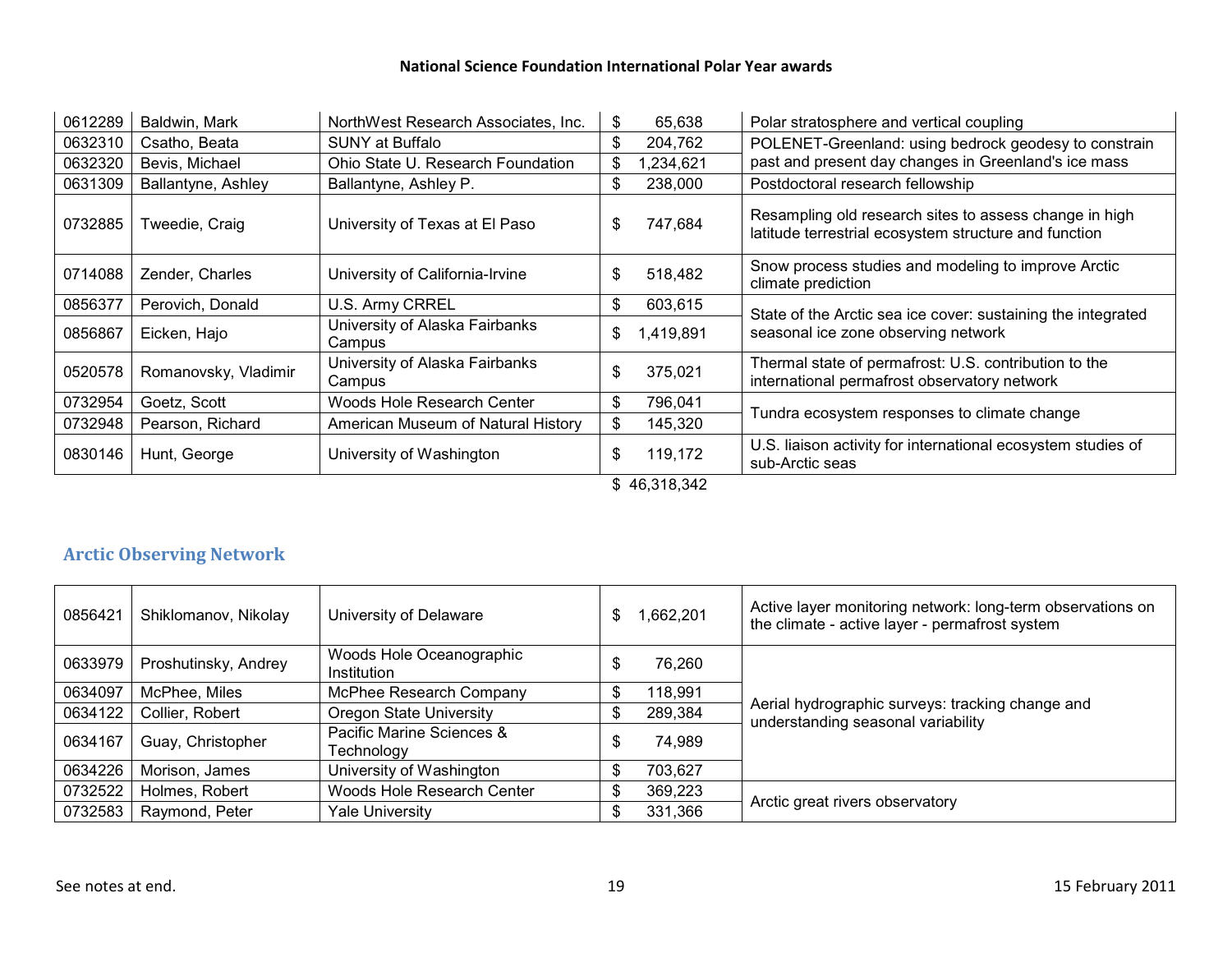| 0732821 | McClelland, James            | University of Texas at Austin            | \$<br>190,690   |                                                                                                 |
|---------|------------------------------|------------------------------------------|-----------------|-------------------------------------------------------------------------------------------------|
| 0732985 | Peterson, Bruce              | Marine Biological Laboratory             | \$<br>653,314   |                                                                                                 |
| 0424864 | Proshutinsky, Andrey         | Woods Hole Oceanographic<br>Institution  | \$<br>2,422,948 | Beaufort gyre system: flywheel of the Arctic climate?                                           |
| 0634079 | Gofman, Victoria             | Aleut International Association          | \$<br>677,816   |                                                                                                 |
| 0856305 | Alessa, Lilian               | University of Alaska Anchorage<br>Campus | \$<br>545,143   | Bering Sea subnetwork: community-based observation<br>alliance for Arctic Observing Network     |
| 0856774 | Gofman, Victoria             | Aleut International Association          | \$<br>2,499,989 |                                                                                                 |
| 0632177 | Walden, Von                  | University of Idaho                      | \$<br>197,559   | Cloud properties across the Arctic basin from surface and                                       |
| 0632187 | Shupe, Matthew               | University of Colorado at Boulder        | \$<br>184,340   | satellite measurements                                                                          |
| 0632312 | Drobot, Sheldon              | University of Colorado at Boulder        | \$<br>35,429    | Collaborative, interdisciplinary relationships among the new<br>generation of polar researchers |
| 0632296 | Fetterer, Florence           | University of Colorado at Boulder        | \$<br>681,497   | Cooperative Arctic data and information service                                                 |
| 0632313 | Moore, James                 | University Corp. For Atmospheric Res     | \$<br>1,526,962 |                                                                                                 |
| 0336450 | Bales, Roger                 | University of California - Merced        | \$<br>381,803   | Core measurements at Summit, Greenland, environmental<br>observatory                            |
| 0856634 | Gearheard, Shari             | University of Colorado at Boulder        | \$<br>1,968,016 | Data management support for community-based<br>observations                                     |
| 0612452 | Eloranta, Edwin              | University of Wisconsin-Madison          | \$<br>466,647   | Data products for the University of Wisconsin high spectral<br>resolution lidar                 |
| 0732726 | Pfeffer, W. Tad              | University of Colorado at Boulder        | \$<br>615,449   |                                                                                                 |
| 0732739 | Conway, Howard               | University of Washington                 | \$<br>117,217   | Dynamic controls on tidewater glacier retreat                                                   |
| 0632201 | Timmermans, Mary-<br>Louise  | Woods Hole Oceanographic<br>Institution  | \$<br>204,406   | Dynamics of the deepest waters in the Arctic Ocean                                              |
| 0632144 | Klein, Julia                 | <b>Colorado State University</b>         | \$<br>52,707    |                                                                                                 |
| 0632184 | Welker, Jeffrey              | University of Alaska Anchorage<br>Campus | \$<br>270,173   | Ecosystem-change studies using the International Tundra<br>Experiment                           |
| 0632263 | Hollister, Robert            | <b>Grand Valley State University</b>     | \$<br>172,152   |                                                                                                 |
| 0632277 | Oberbauer, Steven            | Florida International University         | \$<br>651,394   |                                                                                                 |
| 0632345 | Gearheard, Shari             | University of Colorado at Boulder        | \$<br>658,093   | Exchange for local observations and knowledge of the Arctic                                     |
| 0732556 | Shepson, Paul                | <b>Purdue University</b>                 | \$<br>543,661   | Halogen chemistry and ocean - atmosphere - sea ice -<br>snowpack chemical exchange              |
| 0612391 | Richter-Menge,<br>Jacqueline | U.S. Army CRREL                          | \$<br>869,766   | Ice mass-balance buoy network: coordination with<br><b>DAMOCLES</b>                             |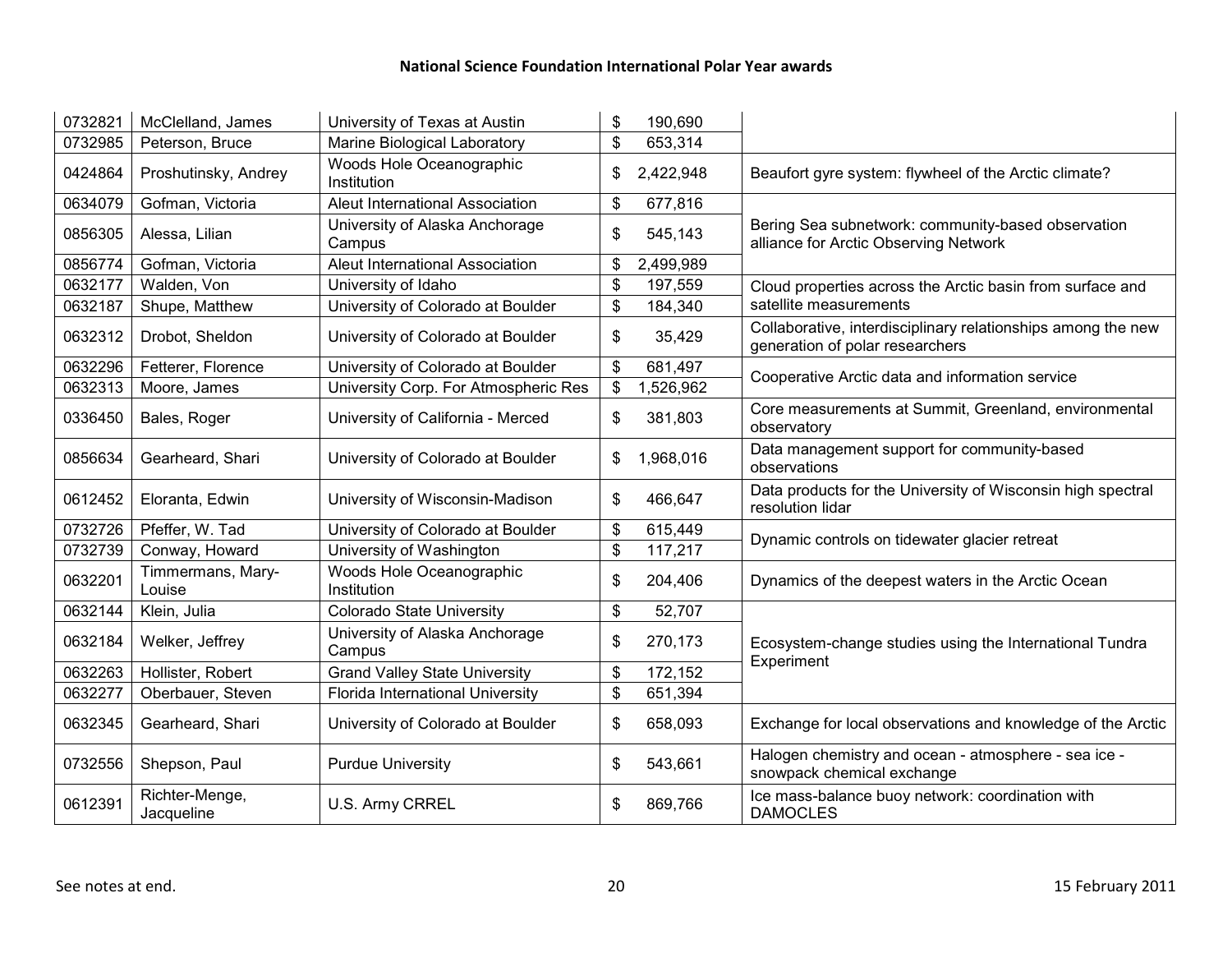| 0631951 | Toole, John          | Woods Hole Oceanographic<br>Institution          | \$<br>1,735,332 | Ice-tethered profilers to sample the upper ocean water<br>properties                                            |
|---------|----------------------|--------------------------------------------------|-----------------|-----------------------------------------------------------------------------------------------------------------|
| 0520287 | Rigor, Ignatius      | University of Washington                         | \$<br>600,000   | International Arctic buoy program                                                                               |
| 0638408 | Kruse, John          | University of Alaska Anchorage<br>Campus         | \$<br>894,556   | Is the Arctic human environment moving to a new state?                                                          |
| 0638413 | Hamilton, Lawrence   | University of New Hampshire                      | \$<br>200,708   |                                                                                                                 |
| 0352687 | McPhee, Miles        | McPhee Research Company                          | \$<br>27,584    |                                                                                                                 |
| 0352754 | Morison, James       | University of Washington                         | \$<br>4,416,807 | North Pole Station: a distributed long-term environmental<br>observatory                                        |
| 0352984 | Collier, Robert      | Oregon State University                          | \$<br>198,924   |                                                                                                                 |
| 0632231 | Lee, Craig           | University of Washington                         | \$<br>2,339,463 | Observational network for critical Arctic gateways --<br>understanding exchanges through Davis and Fram straits |
| 0633343 | Kwok, Ronald         | <b>NASA</b>                                      | \$<br>188,000   |                                                                                                                 |
| 0633878 | Schlosser, Peter     | Columbia University                              | \$<br>1,421,665 | Observing system in the Switchyard region of the Arctic<br>Ocean                                                |
| 0633885 | Steele, Michael      | University of Washington                         | \$<br>2,444,666 |                                                                                                                 |
| 0722694 | Proshutinsky, Andrey | Woods Hole Oceanographic<br>Institution          | \$<br>1,439,952 | Oceanographic instrumentation to enhance the Arctic Ocean<br><b>Observing Network</b>                           |
| 0907819 | Bernhard, Germar     | <b>Biospherical Instruments Inc</b>              | \$<br>64,111    | Recent changes of solar ultraviolet radiation in the Arctic                                                     |
| 0842779 | Cooper, Lee          | U. Maryland Ctr Environmental<br><b>Sciences</b> | \$<br>48,827    | Science plan and workshop support for Bering Strait<br>environmental observations                               |
| 0632041 | Stanton, Timothy     | Naval Postgraduate School                        | \$<br>1,090,150 | Surface buoys to sample turbulent ocean heat and salt<br>fluxes                                                 |
| 0856330 | Morison, James       | University of Washington                         | \$<br>4,100,675 | Sustained observations of the North Pole environment to                                                         |
| 0856808 | Collier, Robert      | <b>Oregon State University</b>                   | \$<br>575,552   | characterize ongoing Arctic change                                                                              |
| 0645895 | Byers, Albert        | National Science Teachers Assoc                  | \$<br>33,359    | Symposia and web seminars                                                                                       |
| 0622406 | Tweedie, Craig       | University of Texas at El Paso                   | \$<br>750,126   | Terrestrial circum-Arctic environmental observatories<br>network                                                |

\$ 42,783,669

# **Arctic Research and Education**

| 0700233 | Sturm<br>Matthew | <b>CRRE</b><br>/\ rr<br>∪.∪ | 19,960<br>ำน | ৲-Canada barrenlands traverse<br>Alaska |
|---------|------------------|-----------------------------|--------------|-----------------------------------------|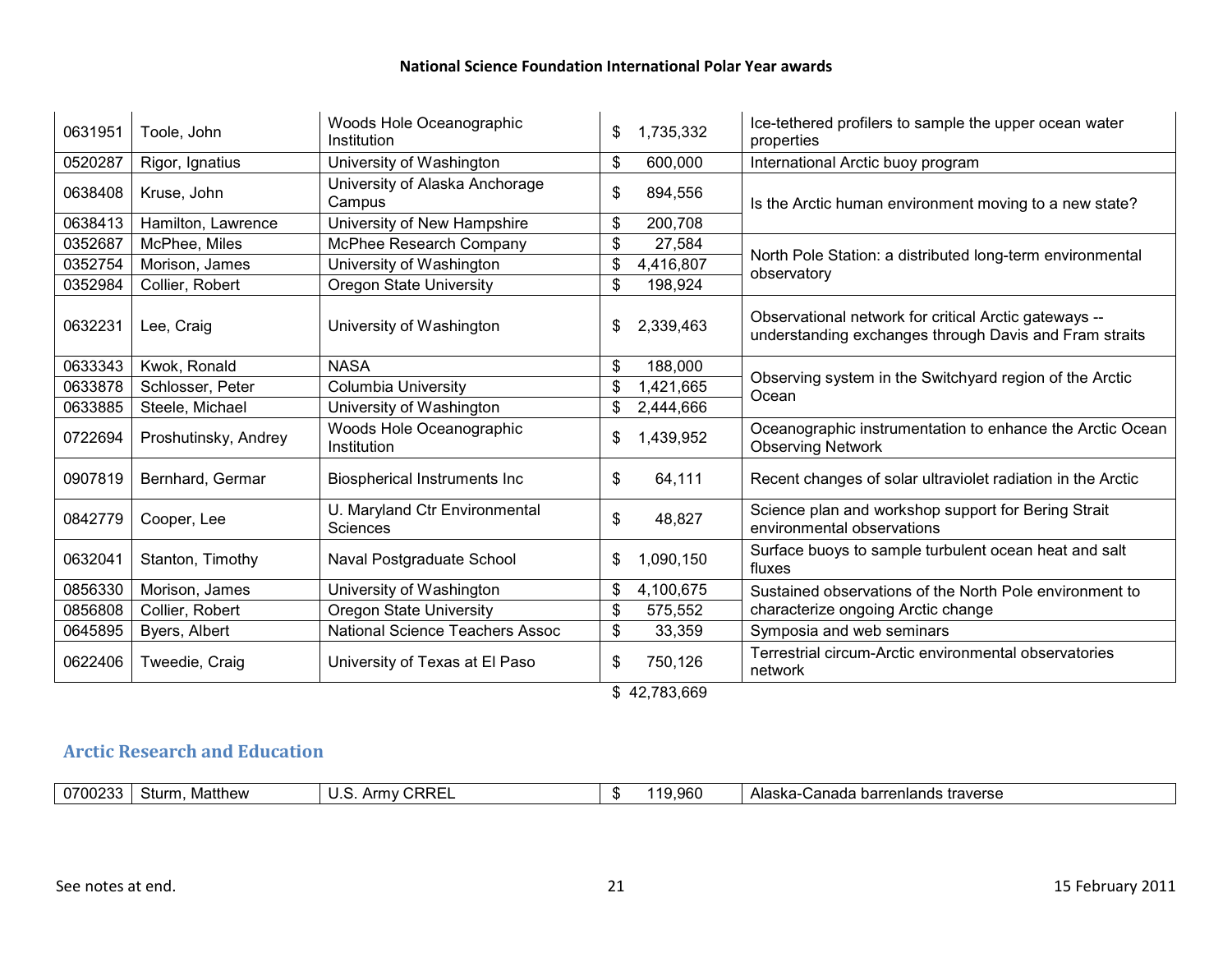| 0632324 | Weiler, C. Susan   | Whitman College                    | 206,929 | Collaborative, interdisciplinary relationships among the new<br>generation of polar researchers |
|---------|--------------------|------------------------------------|---------|-------------------------------------------------------------------------------------------------|
| 0829225 | Byers, Albert      | National Science Teachers Assoc    | 39,616  | Conferences on science education                                                                |
| 0723343 | Pfirman, Stephanie | Columbia University                | 27,928  |                                                                                                 |
| 0806509 | Pfirman, Stephanie | Columbia University                | 40,218  | NYC international polar weekend                                                                 |
| 0806933 | Borrero, Roberto   | American Museum of Natural History | 34,410  |                                                                                                 |
| 0632360 | Tweedie, Craig     | University of Texas at El Paso     | 457,444 | Research and educational opportunities in Antarctica for<br>minorities                          |
|         |                    |                                    | 926,505 |                                                                                                 |

# **Arctic Research Support and Logistics**

| 0718422 | Virginia, Ross    | Dartmouth College                         | 42,714            | Arctic science summit week 2007                                                                             |
|---------|-------------------|-------------------------------------------|-------------------|-------------------------------------------------------------------------------------------------------------|
| 0738306 | Karlgvist, Anders | Swedish Polar Research Secretariat        | 3,663,977<br>S.   | Icebreaker Oden: support to NSF/OPP funded research                                                         |
| 0618885 | Fox, Susan        | Arctic Research Consortium of the<br>U.S. | 6,440,175<br>S    | Organizational support to the U.S. Arctic science program                                                   |
| 0647022 | Elfring, Chris    | National Academy of Sciences              | 135.000           | Polar Research Board                                                                                        |
| 0520837 | Craft, Gary       | CH2M Hill Constructor, Inc.               | 14,000,000<br>\$. | Research support and logistics                                                                              |
| 0902165 | Helmig, Detlev    | University of Colorado at Boulder         | 98,554            | Surface and boundary-layer profiling of ocean, atmosphere,<br>sea ice, and snowpack using tethered balloons |

\$ 24,380,420

#### **Arctic Social Sciences**

|         | 0611978   John, Mark | Calista Elders Council           | 597,487 | Bering ecosystem study: Nelson Island natural and cultural<br>knowledge project    |
|---------|----------------------|----------------------------------|---------|------------------------------------------------------------------------------------|
| 0755832 | Beach, Hugh          | <b>Portland State University</b> | 805,000 | Circumpolar land use and ethnicity: social impacts of policy<br>and climate change |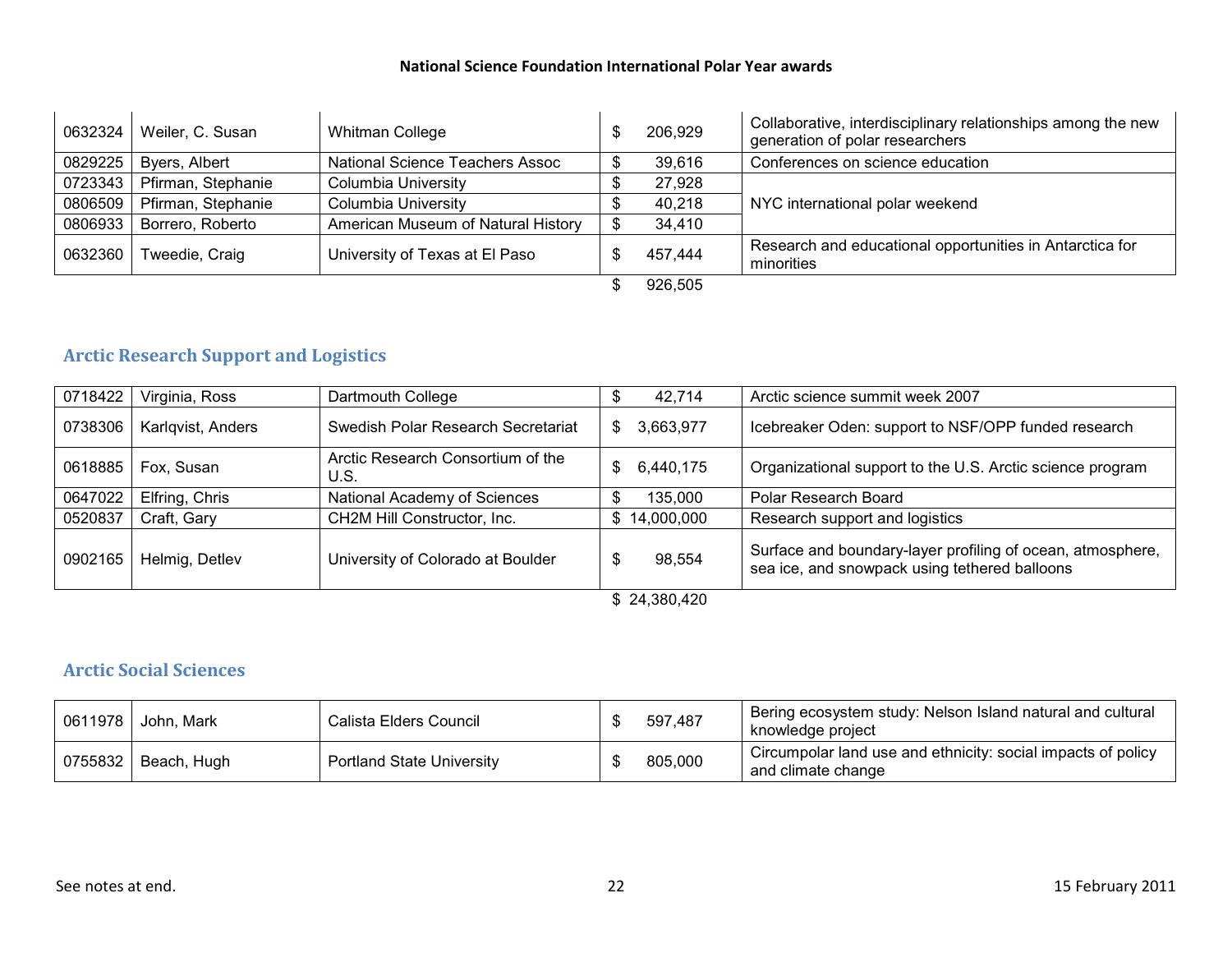| 0733929 | Sider, Gerald        | <b>CUNY College of Staten Island</b>        | \$<br>5,996     | Crises and vulnerability: historical perspective on<br>contemporary problems in Labrador Innu and Inuit<br>communities |
|---------|----------------------|---------------------------------------------|-----------------|------------------------------------------------------------------------------------------------------------------------|
| 0732787 | Krauss, Michael      | University of Alaska Fairbanks<br>Campus    | \$<br>1,408,380 | Documenting Alaskan and neighboring languages                                                                          |
| 0732973 | Salzman, Hal         | Urban Institute                             | \$<br>574,355   |                                                                                                                        |
| 0903589 | Salzman, Hal         | <b>Rutgers University New Brunswick</b>     | \$<br>212,901   | Employment and sustainability in a time of transition                                                                  |
| 0631970 | Ziker, John          | <b>Boise State University</b>               | \$<br>375,365   | Home, hearth, and household in Siberia and northern<br>Canada                                                          |
| 0732620 | LeMoine, Genevieve   | <b>Bowdoin College</b>                      | \$<br>210,276   | Inglefield land archaeology project: dynamic social systems                                                            |
| 0732850 | Darwent, Christyann  | University of California-Davis              | \$<br>195,837   | at the entrance to Greenland                                                                                           |
| 0711965 | Wheelersburg, Robert | Elizabethtown College                       | \$<br>70,000    | International directory of Arctic social scientists                                                                    |
| 0732327 | McGovern, Thomas     | <b>CUNY Hunter College</b>                  | \$<br>896,724   | Long term human ecodynamics in the Norse North Atlantic:<br>cases of sustainability, survival, and collapse            |
| 0802390 | Snodgrass, James     | University of Oregon Eugene                 | \$<br>166,860   | Metabolic adaptation among indigenous Siberians: causes<br>and consequences                                            |
| 0705654 | Heleniak, Timothy    | University of Maryland College Park         | \$<br>330,873   | Moved by the state: perspectives on relocation and                                                                     |
| 0713896 | Schweitzer, Peter    | University of Alaska Fairbanks<br>Campus    | \$<br>695,364   | resettlement in the circumpolar North                                                                                  |
| 0755966 | Alessa, Lilian       | University of Alaska Anchorage<br>Campus    | \$<br>865,815   | Municipal water systems and the resilience of Arctic<br>communities                                                    |
| 0754787 | Kral, Michael        | University of Illinois Urbana-<br>Champaign | \$<br>254,206   |                                                                                                                        |
| 0755348 | Wexler, Lisa         | University of Massachusetts Amherst         | \$<br>500,139   | Negotiating pathways to adulthood: social change and<br>indigenous culture in four circumpolar communities             |
| 0756211 | Allen, James         | University of Alaska Fairbanks<br>Campus    | \$<br>413,806   |                                                                                                                        |
| 0631419 | Koester, David       | University of Alaska Fairbanks<br>Campus    | \$<br>621,495   | New religious movements in the Russian north: competing<br>uses of religiosity after socialism                         |
| 0638897 | Ogilvie, Astrid      | University of Colorado at Boulder           | \$<br>285,000   | Northern narratives: social and geographical accounts from<br>Norway, Iceland and Canada                               |
| 0732846 | O'Rourke, Dennis     | University of Utah                          | \$<br>552,543   | Reconstruction of human genetic history along the North                                                                |
| 0732857 | Hayes, Geoffrey      | Northwestern University at Chicago          | \$<br>504,819   | Slope                                                                                                                  |
| 0838678 | Schweitzer, Peter    | University of Alaska Fairbanks<br>Campus    | \$<br>120,000   | Sixth international congress of Arctic social sciences                                                                 |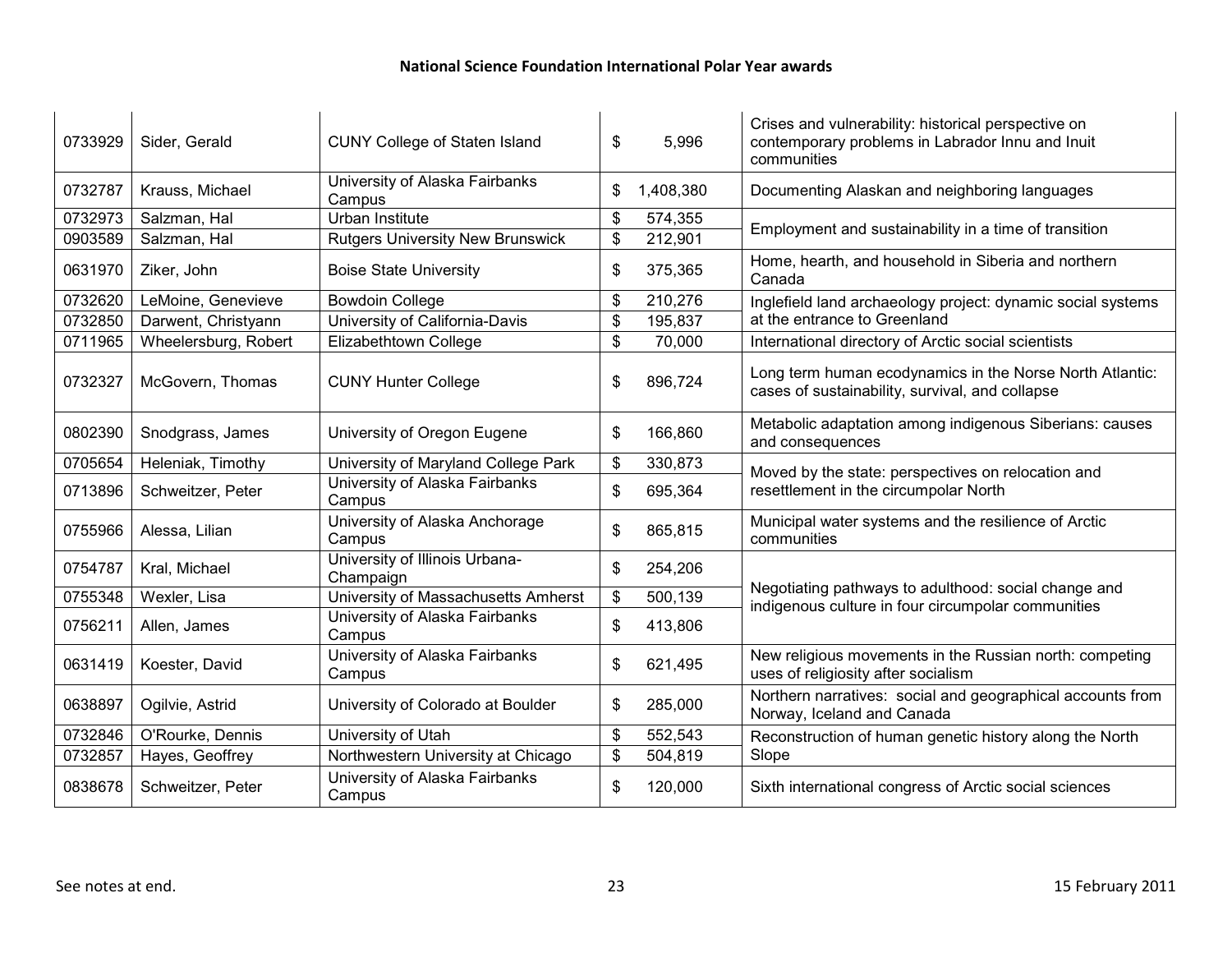| 0631230 | Zubrow, Ezra B.  | <b>SUNY at Buffalo</b>                   |   | 174,256 | Social change and the environment in Nordic prehistory:<br>evidence from Finland and Northern Canada |  |  |  |
|---------|------------------|------------------------------------------|---|---------|------------------------------------------------------------------------------------------------------|--|--|--|
| 0804290 | Martin, Patrick  | Michigan Technological University        |   | 21,999  | Social perspectives on the industrial archaeology of the<br>Arctic                                   |  |  |  |
| 0639211 | Huskey, Terry    | University of Alaska Anchorage<br>Campus |   | 381,452 | Understanding migration in the circumpolar North                                                     |  |  |  |
| 0756122 | Matland, Richard | Loyola University of Chicago             |   | 374,986 | Women candidates in regional Russia: religion and culture<br>as barriers to women's participation    |  |  |  |
| 0724229 | Kruse, John      | University of Alaska Anchorage<br>Campus | J | 19,766  | Workshop for comprehensive release of SLICA results                                                  |  |  |  |
|         | \$11,635,700     |                                          |   |         |                                                                                                      |  |  |  |

## **Arctic System Science**

| 0852396 | Vorosmarty, Charles | <b>CUNY City College</b>                    | \$<br>403,770   | Arctic community-wide hydrological analysis and monitoring                                                          |
|---------|---------------------|---------------------------------------------|-----------------|---------------------------------------------------------------------------------------------------------------------|
| 0732650 | Walsh, John         | University of Illinois Urbana-<br>Champaign | \$<br>328,260   |                                                                                                                     |
| 0732986 | Serreze, Mark       | University of Colorado at Boulder           | \$<br>359,799   | Arctic system reanalysis, a blend of modeling and                                                                   |
| 0733023 | Bromwich, David     | Ohio State U. Research Foundation           | \$<br>1,142,474 | observations                                                                                                        |
| 0733058 | Kuo, Ying-Hwa       | University Corp. For Atmospheric Res        | \$<br>944,075   |                                                                                                                     |
| 0732168 | Post, Eric          | Pennsylvania State Univ University<br>Park  | \$<br>85,893    | Ecological consequences of Arctic climate change                                                                    |
| 0856516 | Hollister, Robert   | <b>Grand Valley State University</b>        | \$<br>502,600   |                                                                                                                     |
| 0856628 | Tweedie, Craig      | University of Texas at El Paso              | \$<br>400,471   |                                                                                                                     |
| 0856710 | Oberbauer, Steven   | Florida International University            | \$<br>,200,070  | Ecosystem-change studies using the International Tundra<br>Experiment                                               |
| 0856728 | Welker, Jeffrey     | University of Alaska Anchorage<br>Campus    | \$<br>591,914   |                                                                                                                     |
| 0732735 | Walter, Katey       | University of Alaska Fairbanks<br>Campus    | \$<br>646,940   | Impacts of icy permafrost degradation and thermokarst-lake<br>dynamics on carbon cycling, $CO2$ and $CH4$ emissions |
| 0335941 | Kane, Douglas       | University of Alaska Fairbanks<br>Campus    | \$<br>594,558   | Long-term measurements and observations on the Kuparuk<br>River basin, Alaska                                       |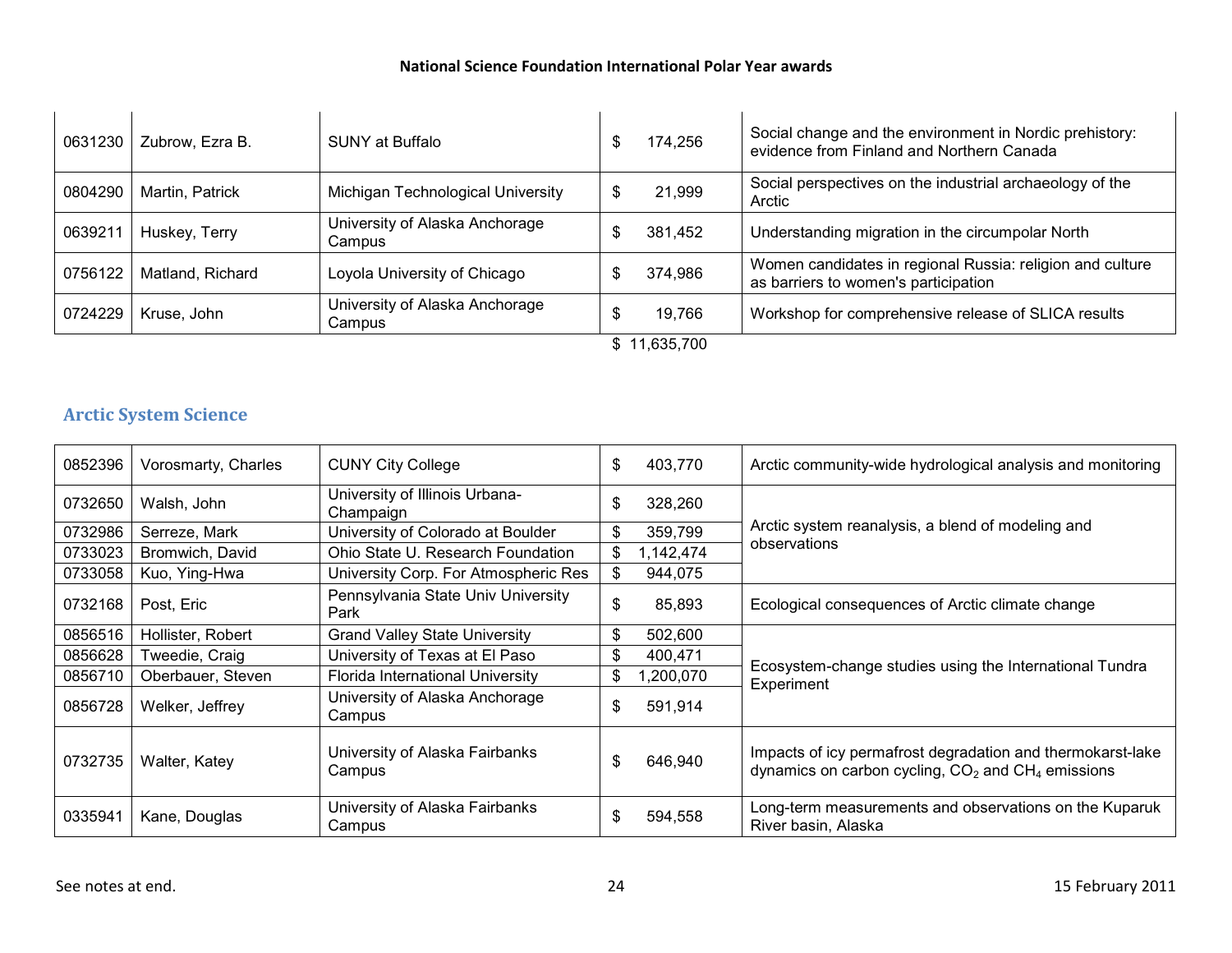| 0733074 | Schimel, Joshua      | University of California-Santa Barbara   | \$ | 904,623                                                                                                                                                                                                                                                                                                                                                        | Microbial winter survival physiology: a driver on microbial<br>community composition and carbon cycling        |  |
|---------|----------------------|------------------------------------------|----|----------------------------------------------------------------------------------------------------------------------------------------------------------------------------------------------------------------------------------------------------------------------------------------------------------------------------------------------------------------|----------------------------------------------------------------------------------------------------------------|--|
| 0632387 | Collins, Richard     | University of Alaska Fairbanks<br>Campus | \$ | 803,668                                                                                                                                                                                                                                                                                                                                                        | Pan-Arctic studies of the coupled tropospheric,<br>stratospheric, and mesospheric circulation                  |  |
| 0632400 | Romanovsky, Vladimir | University of Alaska Fairbanks<br>Campus | \$ | 945,276                                                                                                                                                                                                                                                                                                                                                        | Permafrost observatories in North America and Russia                                                           |  |
| 0805703 | Eicken, Hajo         | University of Alaska Fairbanks<br>Campus | \$ | 49,946                                                                                                                                                                                                                                                                                                                                                         | Polar sea-ice information needs: training, outreach, and<br>legacy products through a system services approach |  |
| 0632131 | Sturm, Matthew       | U.S. Army CRREL                          | \$ | 571,342                                                                                                                                                                                                                                                                                                                                                        |                                                                                                                |  |
| 0632133 | Liston, Glen         | <b>Colorado State University</b>         |    | 351,000                                                                                                                                                                                                                                                                                                                                                        | Prototype network for measuring Arctic winter precipitation                                                    |  |
| 0632160 | Kane, Douglas        | University of Alaska Fairbanks<br>Campus | \$ | 537,565                                                                                                                                                                                                                                                                                                                                                        | and snow cover                                                                                                 |  |
| 0632130 | Perovich, Donald     | U.S. Army CRREL                          | \$ | 458,321                                                                                                                                                                                                                                                                                                                                                        | State of the Arctic sea ice cover: sustaining the integrated                                                   |  |
| 0632398 | Eicken, Hajo         | University of Alaska Fairbanks<br>Campus | \$ | 891,329                                                                                                                                                                                                                                                                                                                                                        | seasonal ice zone observing network                                                                            |  |
|         |                      |                                          |    | $^{\circ}$ $^{\circ}$ $^{\circ}$ $^{\circ}$ $^{\circ}$ $^{\circ}$ $^{\circ}$ $^{\circ}$ $^{\circ}$ $^{\circ}$ $^{\circ}$ $^{\circ}$ $^{\circ}$ $^{\circ}$ $^{\circ}$ $^{\circ}$ $^{\circ}$ $^{\circ}$ $^{\circ}$ $^{\circ}$ $^{\circ}$ $^{\circ}$ $^{\circ}$ $^{\circ}$ $^{\circ}$ $^{\circ}$ $^{\circ}$ $^{\circ}$ $^{\circ}$ $^{\circ}$ $^{\circ}$ $^{\circ$ |                                                                                                                |  |

\$ 12,713,894

# **Social, behavioral, and economic sciences**

| 0553831 | Tuttle, Siri     | University of Alaska Fairbanks<br>Campus    |   | 72,306  | Ahtna texts                                                                                                     |
|---------|------------------|---------------------------------------------|---|---------|-----------------------------------------------------------------------------------------------------------------|
| 0652146 | Haakanson, Sven  | Alutiiq Heritage Foundation                 | S | 118,229 | Alutiiq living words project                                                                                    |
| 0820630 | Josephson, Paul  | Colby College                               | S | 100,147 | Arctic science and Arctic politics under Soviet power, 1930-<br>1990.                                           |
| 0651853 | Hargus, Sharon   | University of Washington                    |   | 64,797  | Athabaskan personal histories of climate change in Alaska<br>and Canada                                         |
| 0617803 | Diebold, Francis | University of Pennsylvania                  |   | 293,944 | Bayesian estimation, forecasting, and policy analysis in<br>stochastic general equilibrium macroeconomic models |
| 0649967 | Holland, Dorothy | University of North Carolina Chapel<br>Hill | £ | 6,000   | Conflict, knowledge, and conservation in the Mi'kmaq<br>fisheries, Atlantic Canada                              |
| 0548846 | Eisner, Wendy    | University of Cincinnati Main Campus        |   | 66,277  | Connecting indigenous knowledge to landscape process<br>research, Arctic coastal plain of Alaska                |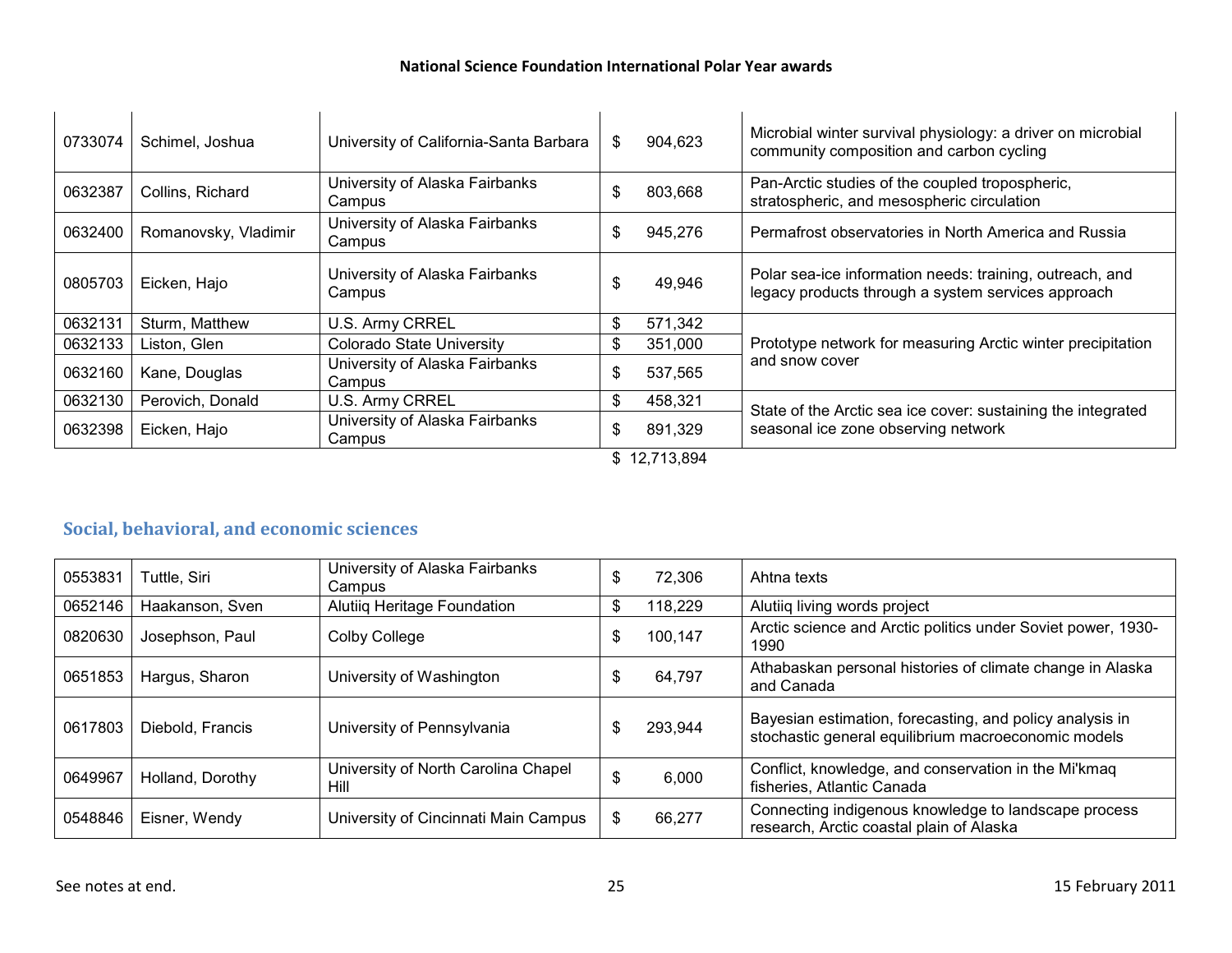| 0651787 | Dauenhauer, Richard   | University of Alaska Southeast<br>Juneau   | 100,000 | Documenting and archiving Deg Xinag, Tlingit, and other<br>northern languages |
|---------|-----------------------|--------------------------------------------|---------|-------------------------------------------------------------------------------|
| 0632431 | Pesetsky, David       | Massachusetts Institute of<br>Technology   | 12,000  | Interrogative structures and clausal architecture of Tlingit                  |
| 0554163 | Lachler, Jordan       | Sealaska Heritage Institute                | 81,211  | Narratives and conversations in Tlingit, northern Haida, and<br>Tsimshian     |
| 0646619 | DeVorkin, David       | Smithsonian Institution                    | 25,004  | Social and intellectual implications of the International Polar<br>Years      |
| 0612808 | Durrenberger, E. Paul | Pennsylvania State Univ University<br>Park | 6,000   | Thai migrant women and relative success of integration in<br>Iceland          |
|         |                       |                                            | 945,915 |                                                                               |

#### Notes

1. Titles shown here have been shortened and/or edited from official award titles.

2. Some awards were split-funded by one or more NSF offices or programs. Awards are listed here under the principal or originating NSF entity.

 3. For further information, including abstracts, about individual awards, use the proposal number to query the "Search NSF Awards" database at http://www.nsf.gov/.

4. Amounts in the IPY \$ column are NSF International Polar Year funds awarded in fiscal years 2006 through 2009 and expected to be added -- as continuing increments -- to existing IPY grants in fiscal years 2010 through 2013. Because some awards are for both IPY and non-IPY purposes, amounts in this list may differ from the amounts shown in the NSF awards database.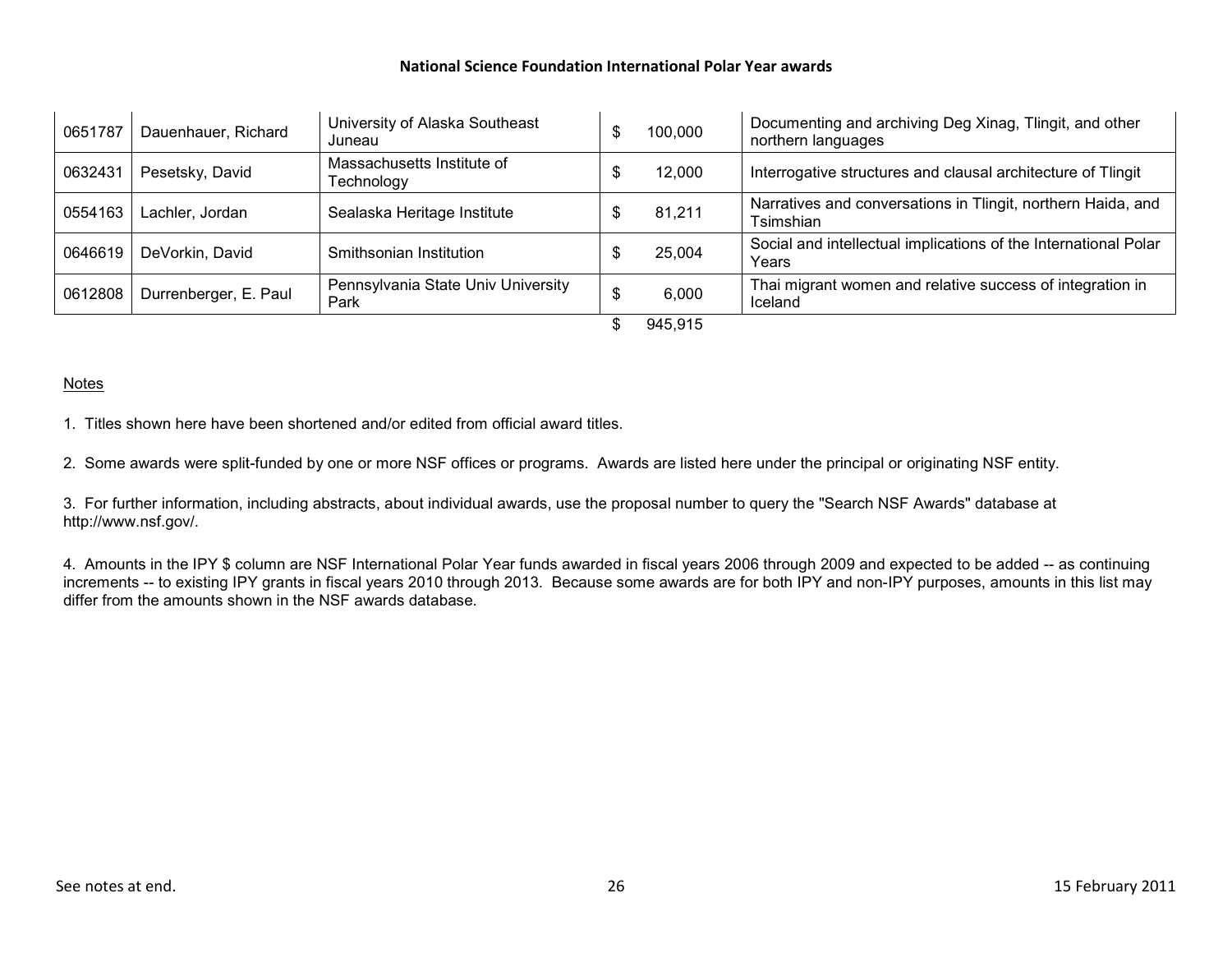| NSF commitments for 449 IPY project awards (2006-2009 actual; 2010-2013 estimated) |                                        |            |      |     |    |                                     |      |     |                    |      |     |
|------------------------------------------------------------------------------------|----------------------------------------|------------|------|-----|----|-------------------------------------|------|-----|--------------------|------|-----|
| Fiscal year                                                                        | Special IPY solicitations <sup>1</sup> |            |      |     |    | Other IPY proposals <sup>2, 3</sup> |      |     | Total <sup>3</sup> |      |     |
| 2006                                                                               | \$                                     | 5,613,980  | 6%   |     | \$ | 25,571,348                          | 10%  |     | \$<br>31,185,328   | 9%   |     |
| 2007                                                                               | \$                                     | 38,505,811 | 42%  | 67% | \$ | 72,378,198                          | 28%  | 53% | \$110,884,009      | 32%  | 57% |
| 2008                                                                               | \$                                     | 23,246,385 | 25%  |     | \$ | 64, 152, 541                        | 25%  |     | 87,398,926<br>\$   | 25%  |     |
| 2009                                                                               | \$                                     | 17,081,148 | 18%  |     | \$ | 49,468,598                          | 19%  |     | 66,549,746<br>\$   | 19%  |     |
| 2010                                                                               | \$                                     | 5,942,045  | 6%   |     | \$ | 16,305,796                          | 6%   |     | 22,247,841<br>\$   | 6%   |     |
| 2011                                                                               | \$                                     | 1,960,859  | 2%   |     | \$ | 10,951,113                          | 4%   |     | \$<br>12,911,972   | 4%   |     |
| 2012                                                                               |                                        |            |      |     | \$ | 10,392,179                          | 4%   |     | \$<br>10,392,179   | 3%   |     |
| 2013                                                                               |                                        |            |      |     | \$ | 7,532,217                           | 3%   |     | \$<br>7,532,217    | 2%   |     |
|                                                                                    |                                        |            | 100% |     |    |                                     | 100% |     |                    | 100% |     |
| Total $3$                                                                          | \$                                     | 92,350,228 | 26%  |     | \$ | 256,751,990                         | 74%  |     | \$349,102,218      | 100% |     |

# **National Science Foundation award commitments for the International Polar Year**

| <sup>2</sup> Funded under these other NSF program solicitations:<br>Advanced Technological Education (NSF 05-530)<br>Antarctic Artists and Writers Program (NSF 07-550)<br>Antarctic Research (NSF 02-086, 03-551, 04-559, 05-567, 06-549, 07-549, 08-535)<br>3<br>Arctic Observing Network (NSF 08-579)<br>4<br>Arctic Research Opportunities (NSF 00-96, 03-574, 05-514, 05-618, 06-603)<br>5.<br>Bering Ecosystem Study, BEST (NSF 07-533)<br>6<br>Communicating Research to Public Audiences (NSF 03-509)<br>Documenting Endangered Languages (NSF 05-590, NSF 06-577)<br>8<br>9<br>Earth System History (NSF 04-597)<br>Ice Coring and Drilling Services (NSF 08-555)<br>10 |
|----------------------------------------------------------------------------------------------------------------------------------------------------------------------------------------------------------------------------------------------------------------------------------------------------------------------------------------------------------------------------------------------------------------------------------------------------------------------------------------------------------------------------------------------------------------------------------------------------------------------------------------------------------------------------------|
|                                                                                                                                                                                                                                                                                                                                                                                                                                                                                                                                                                                                                                                                                  |
|                                                                                                                                                                                                                                                                                                                                                                                                                                                                                                                                                                                                                                                                                  |
|                                                                                                                                                                                                                                                                                                                                                                                                                                                                                                                                                                                                                                                                                  |
|                                                                                                                                                                                                                                                                                                                                                                                                                                                                                                                                                                                                                                                                                  |
|                                                                                                                                                                                                                                                                                                                                                                                                                                                                                                                                                                                                                                                                                  |
|                                                                                                                                                                                                                                                                                                                                                                                                                                                                                                                                                                                                                                                                                  |
|                                                                                                                                                                                                                                                                                                                                                                                                                                                                                                                                                                                                                                                                                  |
|                                                                                                                                                                                                                                                                                                                                                                                                                                                                                                                                                                                                                                                                                  |
|                                                                                                                                                                                                                                                                                                                                                                                                                                                                                                                                                                                                                                                                                  |
|                                                                                                                                                                                                                                                                                                                                                                                                                                                                                                                                                                                                                                                                                  |
|                                                                                                                                                                                                                                                                                                                                                                                                                                                                                                                                                                                                                                                                                  |
| 11<br>Major Research Instrumentation (NSF 05-515, 07-510)                                                                                                                                                                                                                                                                                                                                                                                                                                                                                                                                                                                                                        |
| National Space Weather Program (NSF 07-520)<br>12                                                                                                                                                                                                                                                                                                                                                                                                                                                                                                                                                                                                                                |
| Plant Genome Research (NSF 06-529, 06-581)<br>13                                                                                                                                                                                                                                                                                                                                                                                                                                                                                                                                                                                                                                 |